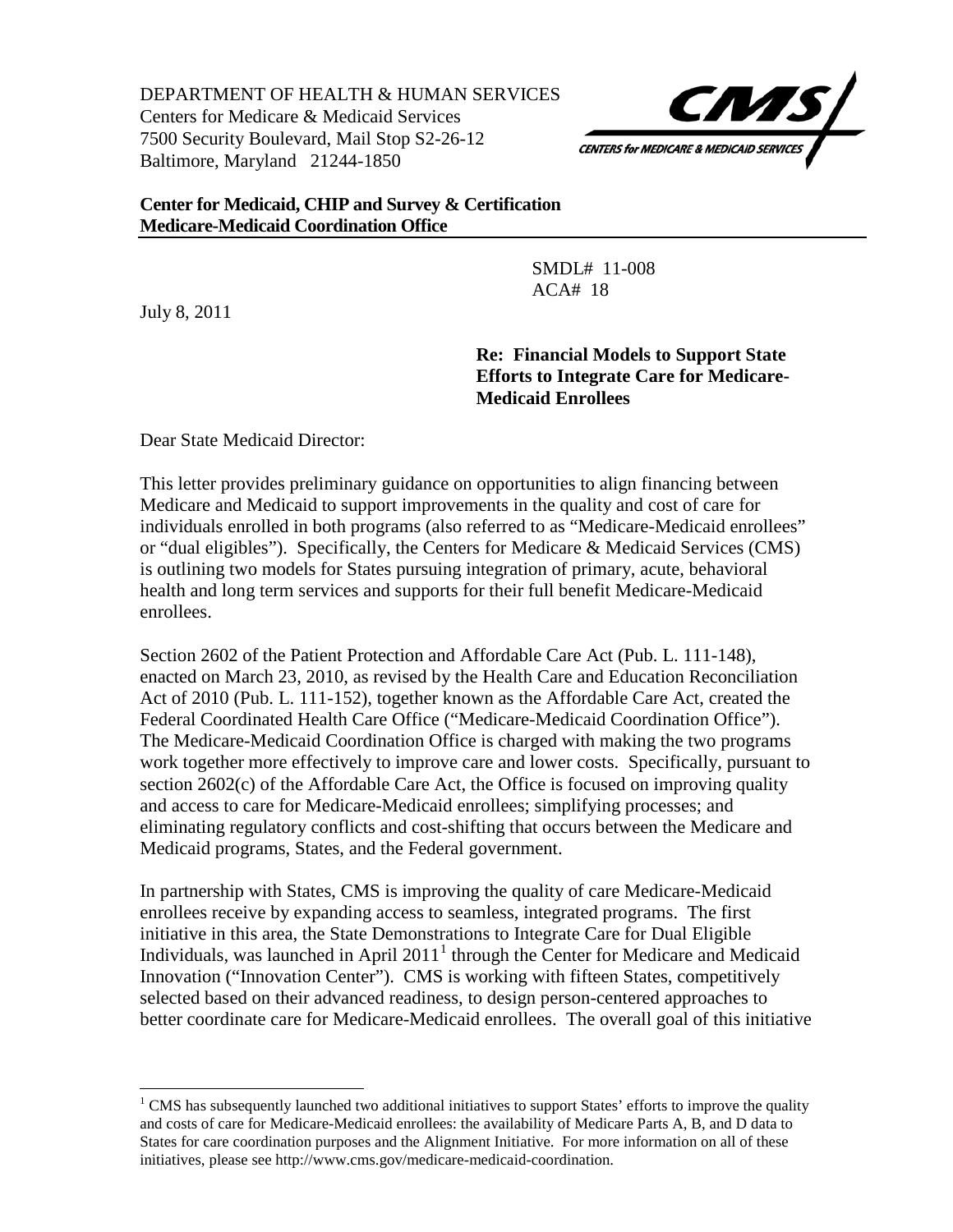#### Page 2 - State Medicaid Director

ı

is to develop, test and validate fully integrated delivery system and care coordination models that can be replicated in other States. Early work with these States confirms that a key component of such initiatives will be testing new payment and financing models to promote better care and align the incentives for improving care and lowering costs between Medicare and Medicaid.

This letter provides guidance on two financial alignment models that CMS seeks to test with States. Through the Innovation Center, CMS is interested in testing these models across the country in programs that collectively serve up to 1-2 million Medicare-Medicaid enrollees. The models are open to the fifteen States participating in the above mentioned State Demonstrations to Integrate Care for Dual Eligible Individuals as well as any other State that demonstrates it can meet the established standards and conditions and would be ready to implement its proposed demonstration by the end of 2012. Under these models, CMS will work with interested States to combine Medicare and Medicaid authorities to test a new payment and service delivery model to reduce program expenditures under Medicare and Medicaid while preserving or enhancing the quality of care furnished to Medicare-Medicaid enrollees in this capitated program. Demonstrations under this program would be limited to no more than three years. All demonstrations will include a rigorous evaluation, the results of which will help inform the potential for future program changes.

CMS is offering streamlined approaches for States interested in testing these two models and technical assistance to support necessary planning activities.

The first model is a capitated approach to integration for Medicare-Medicaid enrollees; the second is a managed fee-for-service (FFS) approach to integration. Under the capitated model, CMS, the State, and health plans<sup>[2](#page-1-0)</sup> would enter into a three-way contract; the participating plans would receive a prospective blended payment to provide comprehensive seamless, coverage. This model will target aggregate savings through actuarially developed blended rates that will provide a new savings opportunity for both States and the Federal government. Under the managed FFS model, CMS and a State will enter into agreement whereby the State would be eligible to benefit from savings resulting from initiatives that improve quality and reduce costs for both Medicaid and Medicare. These models provide States with two new pathways to support integration for Medicare-Medicaid enrollees and provide opportunities to achieve savings as a result of improvements in care delivery. States meeting the necessary criteria will have an option to pursue either or both of these financial alignment models.

This letter provides initial information on aspects of these two models. It is intended to provide sufficient detail to allow States to determine their interest in testing these models and to begin necessary planning activities. Interested States should submit a Letter of Intent, as described below, to initiate the process.

<span id="page-1-0"></span> $2$  Eligible health plans include entities currently offering Medicare Advantage or Medicaid managed care and could include other eligible entities assuming they can meet all applicable standards, as agreed upon in writing by CMS and the State.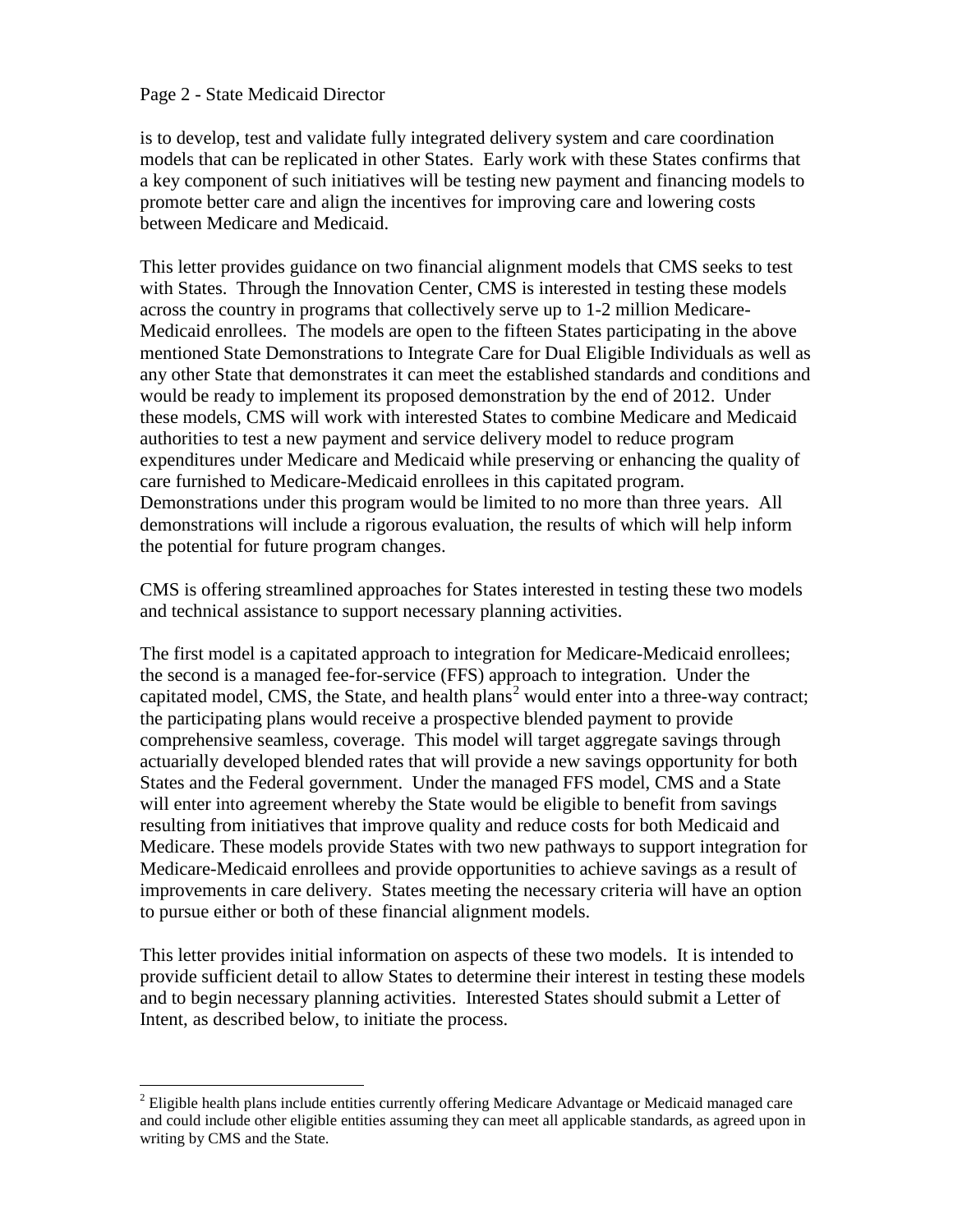#### Page 3 - State Medicaid Director

While this guidance focuses on the new financial alignment model demonstration opportunities, The Medicare-Medicaid Coordination Office is available to provide technical assistance and access to a Resource Center for all States in support of efforts to improve the quality and cost effectiveness of care for Medicare-Medicaid enrollees.

#### **General Information**

Throughout this guidance, there will be references to an "integrated program," which refers to one that encompasses all the medical, behavioral health, and long-term services and supports needed by an individual eligible for both Medicare and Medicaid. CMS is pursuing integrated programs because a comprehensive approach will ensure that the individual has a seamless care experience and that one entity is accountable for the full continuum of care for the Medicare-Medicaid enrollee.

Implementation of these models will rely on effective partnerships with States and success will largely be contingent upon engagement with and the capacity of health care and service providers that support and care for Medicare-Medicaid enrollees in their communities. Medicare-Medicaid enrollees, their families and consumer organizations working with them also have a central role to play in helping to design a person-centered system of care. Therefore, CMS encourages and expects active and meaningful State engagement with stakeholders in both models.

#### **Background**

 $\overline{\phantom{0}}$ 

There are over 9 million Medicare-Medicaid enrollees, more than two-thirds of whom receive full benefits from both programs.<sup>[3](#page-2-0)</sup> While Medicare-Medicaid enrollees comprise only 16 percent of Medicare and 15 percent of Medicaid enrollees, they account for 27 percent and 39 percent of total Medicare and Medicaid spending respectively.<sup>[4](#page-2-1)</sup> The majority of these beneficiaries receive their care in uncoordinated systems, which may result in poor quality, or costly care. A priority for CMS and the Department is to significantly increase the number of Medicare-Medicaid enrollees in seamless coordinated care systems that will improve beneficiary experiences and quality outcomes, while also achieving savings for both States and the Federal government.

A longstanding barrier to integration for Medicare-Medicaid enrollees has been the financial misalignment between Medicare and Medicaid. Reforms to improve quality and reduce costs require an investment in the delivery system and care management. Because delivery of services for Medicare-Medicaid enrollees is split between Medicare and Medicaid, States may lack incentives to invest in such initiatives. As a result, these

<span id="page-2-0"></span><sup>&</sup>lt;sup>3</sup> Based on the Centers for Medicare &Medicaid Services (CMS) Enrollment Database, Provider Enrollment, Economic and Attributes Report, provided by CMS Office for Research, Development and Information, July 2010.

<span id="page-2-1"></span><sup>&</sup>lt;sup>4</sup> The Medicare Payment Advisory Committee, A Data Book: Healthcare spending and the Medicare program, June 2010 and Kaiser Family Foundation, The Role of Medicare for the People Dually Eligible for Medicare and Medicaid. January 2011.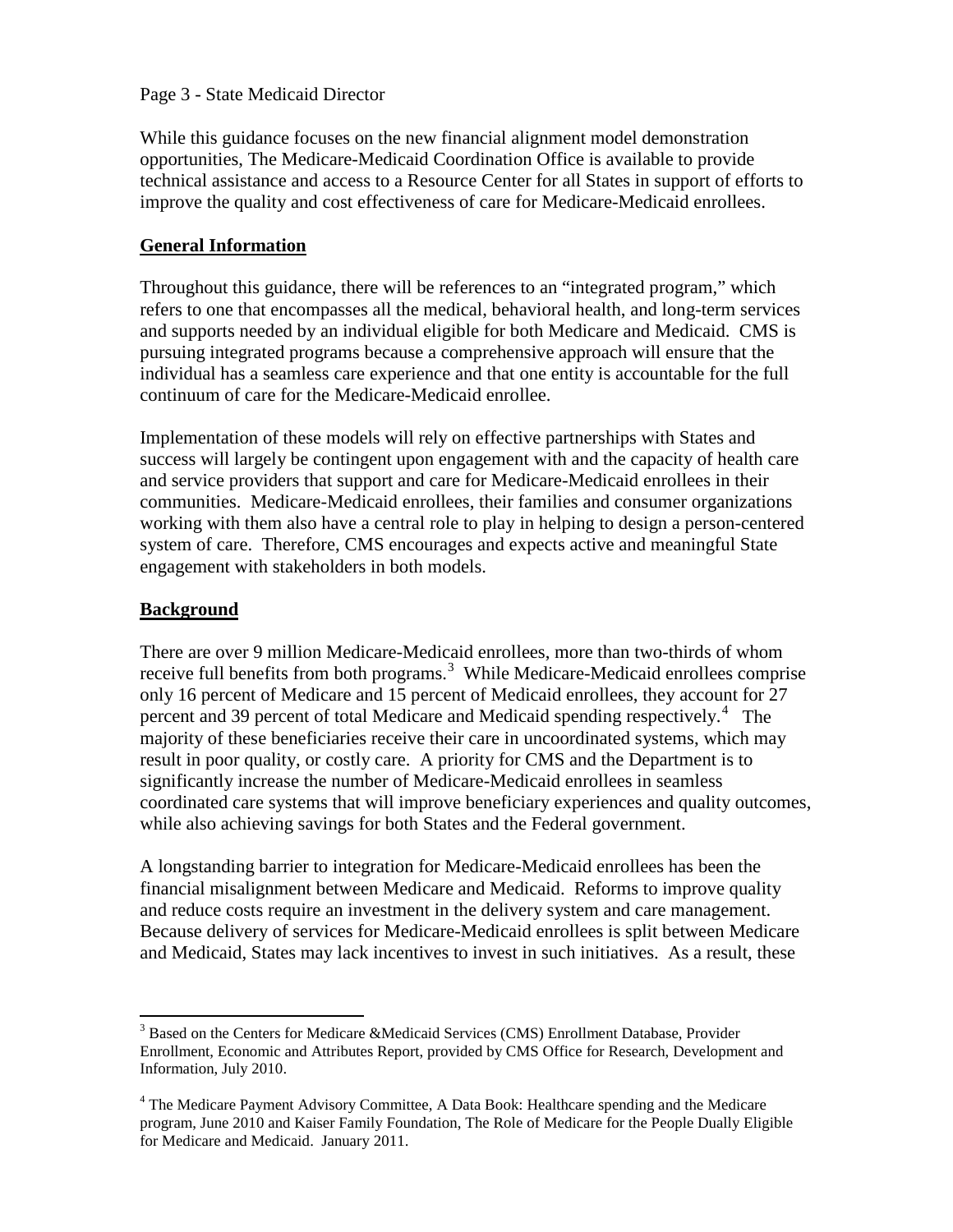#### Page 4 - State Medicaid Director

beneficiaries, arguably those who could benefit the most from an investment in care coordination, are generally excluded from such State programs.

To address this challenge, CMS is announcing two models that will provide opportunities to improve quality and the beneficiary experience while also reducing costs for both States and the Federal government. They are part of a broader agenda for the Medicare-Medicaid Coordination Office, CMS, and the Administration to improve the care, quality, cost, and, ultimately, health for this population.

# **Capitated Model**

One approach to integration is to leverage the significant experience of States in utilizing capitated models to provide care for the Medicaid population. Currently, the most integrated systems for Medicare-Medicaid enrollees are funded through capitated arrangements, which have supported efforts to create flexible, person-centered systems of care. The Program of All Inclusive Care for the Elderly (PACE), Fully Integrated Dual Eligible Medicare Advantage Special Needs Plans, managed long-term care programs in Medicaid, and prior Medicare-Medicaid demonstrations provide important lessons. The capitated model described in this guidance builds on those experiences and is designed to address some of the remaining programmatic and fiscal challenges in current contracting models, and to ensure incentives are aligned to encourage States and plans to participate. Under this model, CMS will test a new capitated payment model utilizing a three-way contract among a State, CMS and health plans to provide integrated benefits to Medicare-Medicaid enrollees.

Plans will receive a blended capitated rate for the full continuum of benefits provided to Medicare-Medicaid enrollees across both programs. The capitated model will target aggregate savings through actuarially developed blended rates that will provide savings for both States and the Federal government. Plans will be required to meet established quality thresholds.

The three-way contract among CMS, the State, and health plans will also test administrative, benefit and enrollment flexibilities that will further the goal of providing a seamless experience for Medicare-Medicaid enrollees utilizing a simplified and unified set of rules. Such flexibilities will vary by State and may include, but are not limited to: supplemental benefits; enrollment flexibilities; and a single set of appeals, auditing and marketing rules and procedures. Any flexibility will be coupled with specific beneficiary protections that will be included in the contract among the parties.

Plans will be selected through a competitive, joint procurement by States and CMS. CMS and the State will contract with selected high-performing health plans that demonstrate the capacity to provide to enrollees, directly or by subcontracting with other qualified entities, the continuum of Medicare and Medicaid covered services. CMS and the State will ensure that beneficiaries have access to an adequate network of medical and supportive service providers.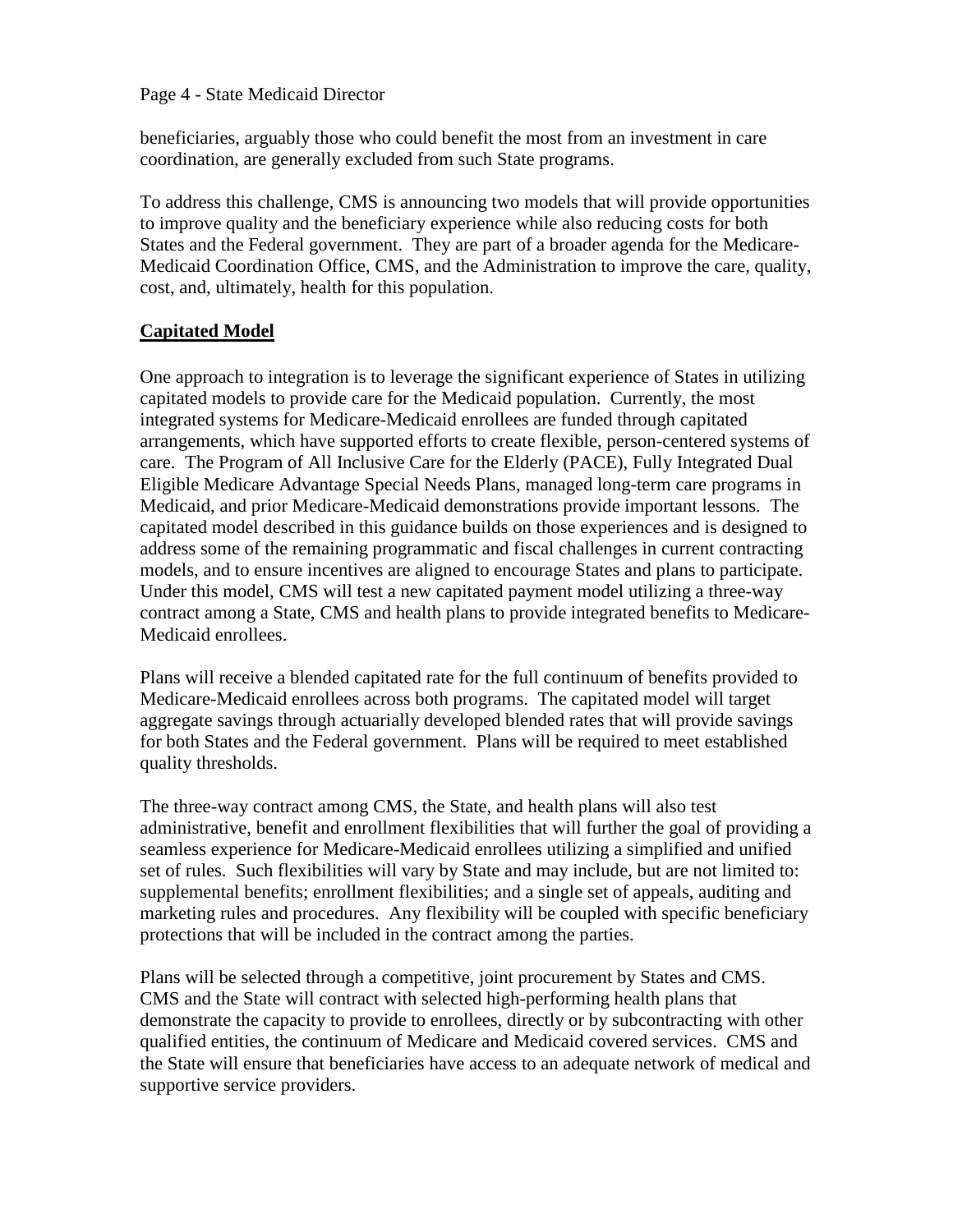# **Managed FFS Model**

Another approach to integration is to design programs built on the existing FFS delivery system. Many States have invested significant resources to organize their delivery system to provide coordinated care for Medicaid beneficiaries through a FFS model. In addition, new CMS programs focused on redesigning the primary care delivery system (e.g., Accountable Care Organizations, Medicaid health homes) offer opportunities for States to improve coordination of care within a managed FFS delivery model. Under this model, CMS will test the impact of establishing a retrospective performance payment to States based on Medicare savings achieved for Medicare-Medicaid enrollees. The State program will ensure seamless integration and access to all necessary services based on the individual's needs through coordination across the two programs. States would make the upfront investment in care coordination and would be eligible for a retrospective performance payment should a target level of savings result to Medicare. Savings determinations will be based on rigorous evaluation of Medicare and Medicaid spending in each State and must be certified by CMS Office of the Actuary (OACT).

States will be eligible for retrospective performance payments based on Medicare savings net of increased Federal Medicaid costs. Performance payments will only be made to States that meet or exceed established quality thresholds for the Medicare-Medicaid enrollees in the program.

## **Streamlined Process**

States that are interested in pursuing these models are asked to submit a Letter of Intent to CMS to begin the planning process by October 1, 2011.

After notifying CMS of its interest to participate, a State will have to demonstrate that it has met or exceeded certain CMS established standards and conditions to begin the formal process of entering into a Memorandum of Understanding (MOU) between the State and CMS. The standards and conditions, which will be provided through supplemental guidance for interested States, will ensure consistency across State initiatives, promote sound management, and ensure beneficiary protections. They may differ slightly between the two models; however, each will include:

- Public notice and meaningful consumer and other stakeholder engagement;
- Enrollment targets and related outreach initiatives;
- Integrated care management across primary, acute, behavioral health and longterm services and supports;
- OACT certifiable estimates of expected savings;
- Integrated beneficiary level claims data to inform program management and evaluation;
- Adequate access to networks of medical and supportive services providers;
- Monitoring and oversight infrastructure;
- Quality measurement infrastructure; and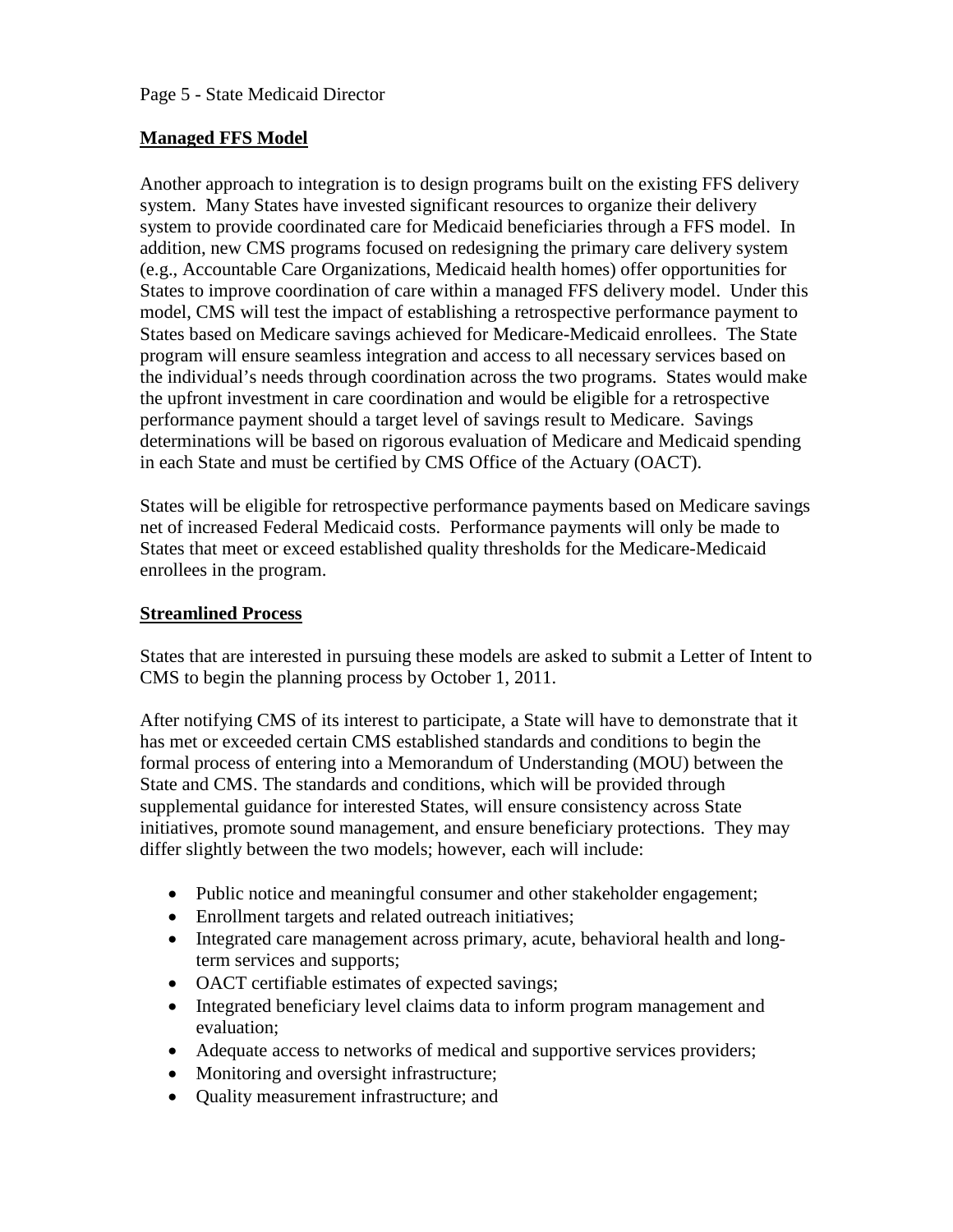#### Page 6 - State Medicaid Director

• Target implementation date by end of 2012.

CMS will work with interested States to determine whether they meet established standards and conditions.

Upon meeting the standards and conditions, CMS and the State will enter into a Memorandum of Understanding (MOU) that will outline the parameters of the initiative.

Enclosed for informational purposes with this letter are draft MOU templates that list, in broad categories, the terms and conditions of the demonstration, including: Statement of Initiative, Program Authority, Contracting Process, Readiness Review, Enrollment, Beneficiary Protections, Administration and Reporting, Quality Management, Financing and Payment, Evaluation, and Oversight Responsibilities. The MOU templates are provided to illustrate roles and responsibilities that CMS and States will undertake as they plan for implementation of these models. CMS is continuing to review the templates, and modifications may be made prior to execution. Additionally, final commitments will be established either: 1) in a three-way contract among CMS, the State, and a health plan under the capitated model; or 2) in a final agreement between CMS and the State under the managed FFS model. The steps in the process for States are listed below. Steps 4-6 apply only to the capitated model.

- 1) Letter of Intent;
- 2) Work with CMS to meet established standards and conditions;
- 3) Sign Memorandum of Understanding with CMS;
- 4) State procurement documents released;
- 5) CMS and the State select qualified plans;
- 6) CMS and the State conduct readiness reviews of each selected plan;
- 7) Three-way contracts signed (capitated model): Final agreement signed (FFS); and
- 8) Implementation, monitoring, and evaluation.

## **Quality Measurement and Evaluation**

All State programs will be evaluated as to their ability to improve quality and reduce costs. To facilitate evaluation, CMS is requiring States to collect and report all necessary information for the overall evaluation. Participating States will be required to collect and provide individual-level quality, cost, enrollment and utilization data for the purposes of comparing the effects of these models across sub-groups of Medicare-Medicaid enrollees, including those that participate in the integrated model being tested and those that do not. CMS will provide standardized methodologies for tracking key utilization, quality and cost measures.

Additionally participating health plans in the capitated model will be required to provide encounter data in a common format that will facilitate evaluation and an improved understanding of the beneficiary experience in the plan. Participating plans will also be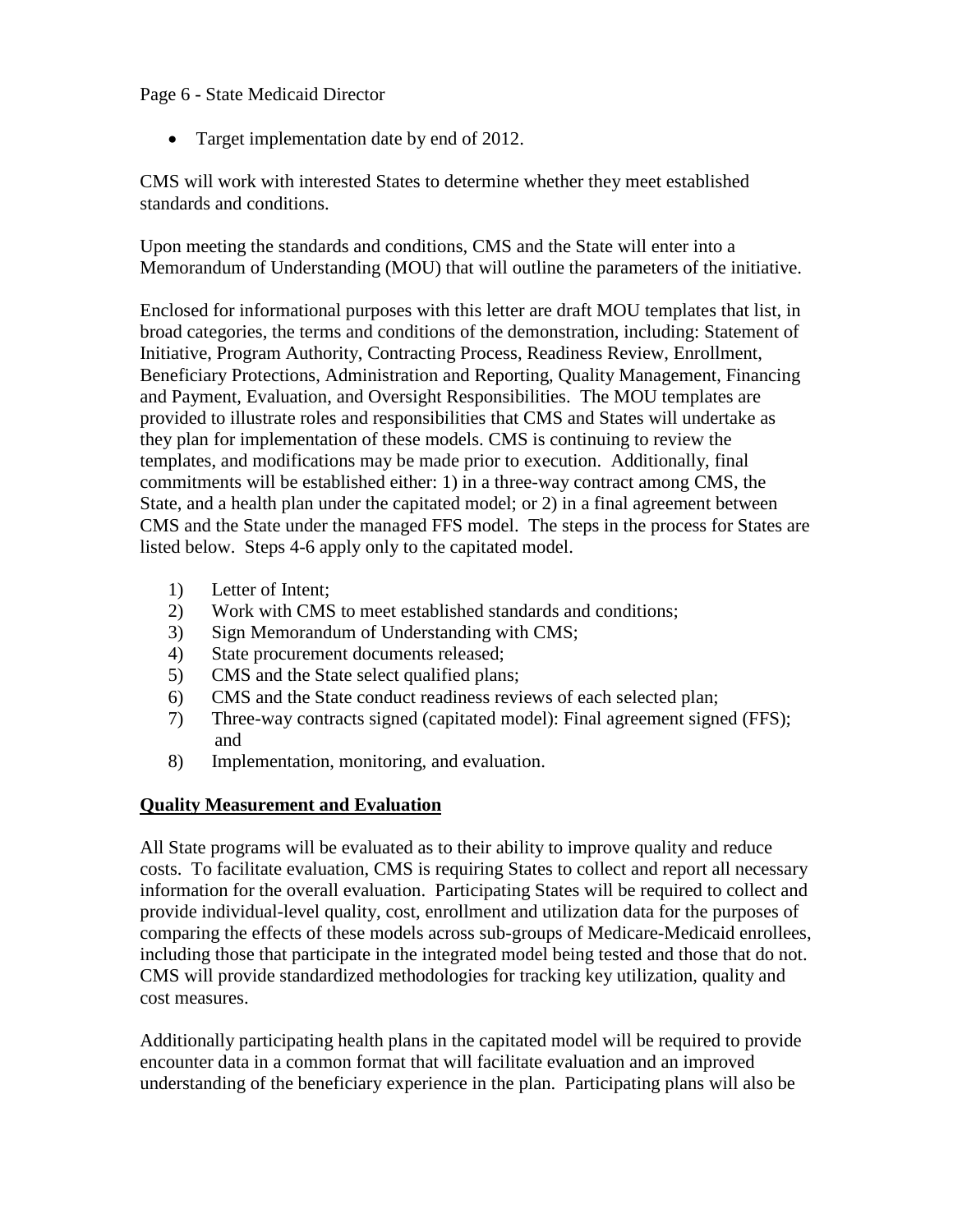#### Page 7 - State Medicaid Director

required to report on certain established quality indicators to allow an evaluation of the impact on quality of care for enrollees.

States and relevant entities will be required to cooperate with CMS or its designated agent conducting the evaluation. This evaluation, and the data gathered for it, will also provide States with information that can help inform continued improvement of a State's integrated program. CMS will provide subsequent guidance on the data requirements and evaluation design.

#### **Support for State Planning Activities**

The Medicare-Medicaid Coordination Office, working in collaboration with the Innovation Center, the Center for Medicaid, CHIP & Survey and Certification, and the Center for Medicare, is available to assist States interested in pursuing the two models outlined in this letter. In addition, CMS is in the process of establishing a technical assistance (TA) Resource Center. Interested States will be able to access the TA Resource Center to work through the process of developing a State initiative and meeting the necessary standards and conditions.

Interested States should submit a Letter of Intent via email to Melanie Bella, Director, Medicare-Medicaid Coordination Office, at [Melanie.Bella@cms.hhs.gov.](mailto:Melanie.Bella@cms.hhs.gov)

The financial alignment models outlined in this letter are tools to be used as part of an array of integration initiatives to improve the access, quality and costs of care for Medicare-Medicaid enrollees. As we move forward, we remain committed to ensuring that these individuals are able to receive the best care from both programs while maintaining our longstanding commitment to effectively manage Federal resources.

We look forward to working with States, individually and collectively, as part of our ongoing partnership to develop and test initiatives that improve quality and reduce cost for high cost populations, particularly those eligible for both Medicare and Medicaid. If you have questions about this demonstration initiative, please contact Tim Engelhardt, Director of the Models and Demonstrations Group in the Medicare-Medicaid Coordination Office at [Tim.Engelhardt@cms.hhs.gov.](mailto:Tim.Engelhardt@cms.hhs.gov) Questions or comments may also be submitted to the Medicare-Medicaid Coordination mailbox, at [MedicareMedicaidCoordination@cms.hhs.gov.](mailto:MedicareMedicaidCoordination@cms.hhs.gov)

Sincerely,

 $\sqrt{s/2}$ 

Cindy Mann Director, Center for Medicaid, CHIP and Survey & Certification

Melanie Bella Director, Medicare-Medicaid Coordination Office

**Attachments**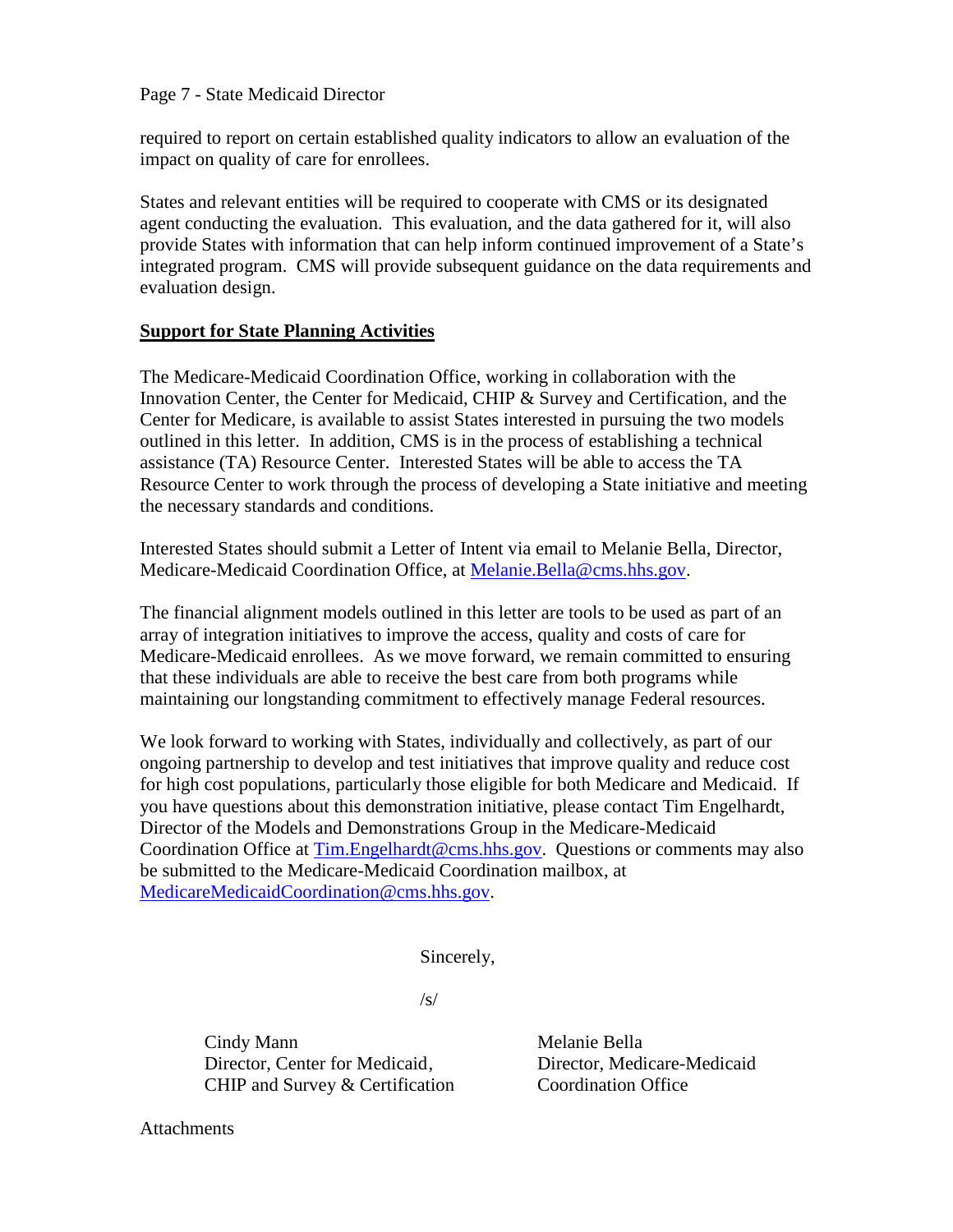Page 8 - State Medicaid Director

cc: CMS Regional Administrators

CMS Associate Regional Administrators Division of Medicaid and Children's Health

Matt Salo President National Association of Medicaid Directors

Alan R. Weil, J.D., M.P.P. Executive Director National Academy for State Health Policy

Director of Health Legislation National Governors Association

Christine Evans, M.P.H Director, Government Relations Association of State and Territorial Health Officials

Joy Wilson Director, Health Committee National Conference of State Legislatures

Debra Miller Director for Health Policy Council of State Governments

Ron Smith **Director** Legislative Affairs American Public Human Services Association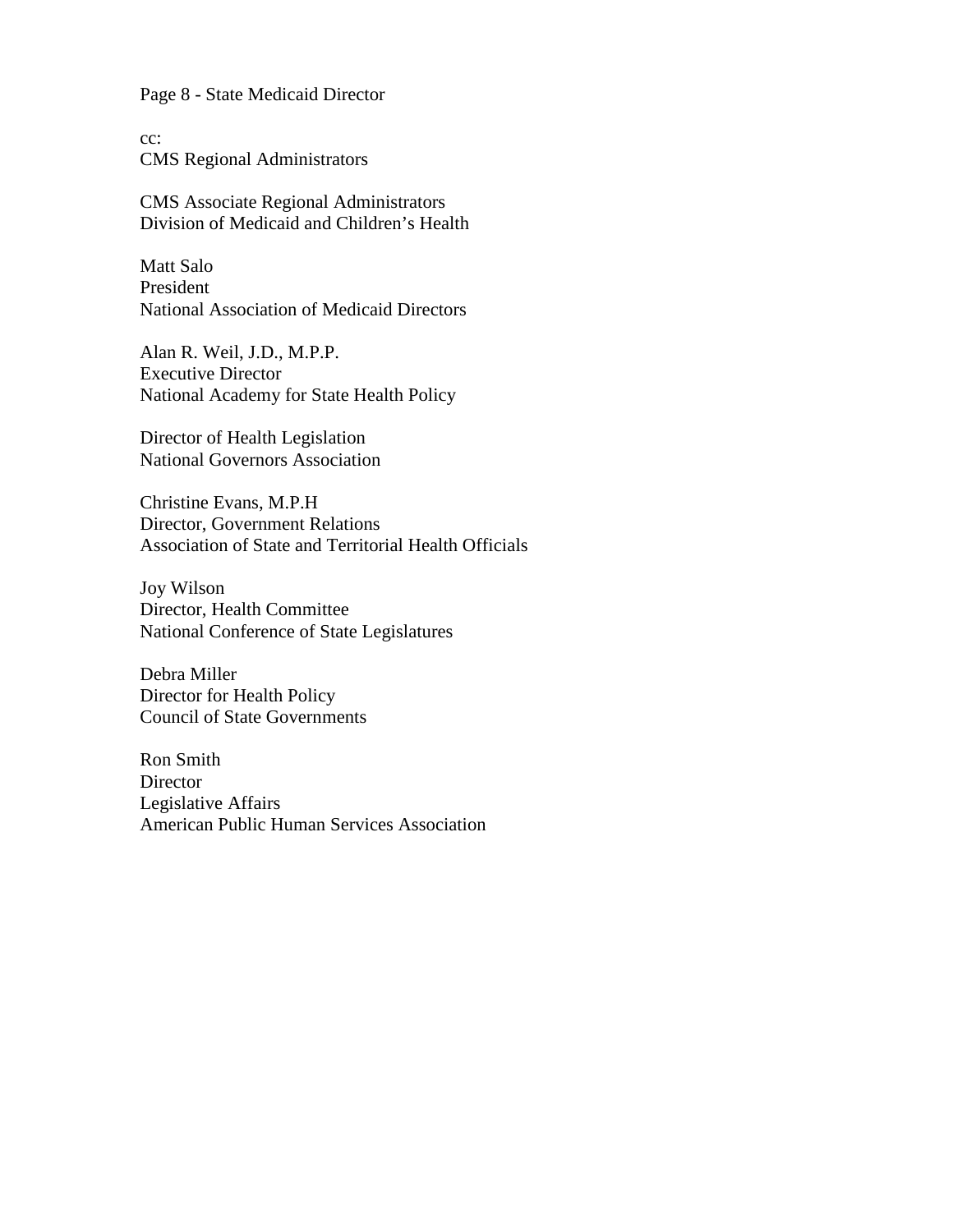ATTACHMENT: Draft Template MOU for Capitated Model

# **Memorandum of Understanding (MOU)**

#### **Between**

## **The Centers for Medicare & Medicaid Services (CMS) Innovation Center**

**And**

**[Name of State]**

**Regarding A Federal-State Partnership to Test a Capitated Financial Alignment Model for Medicare-Medicaid Enrollees**

**[Insert Name of Initiative]**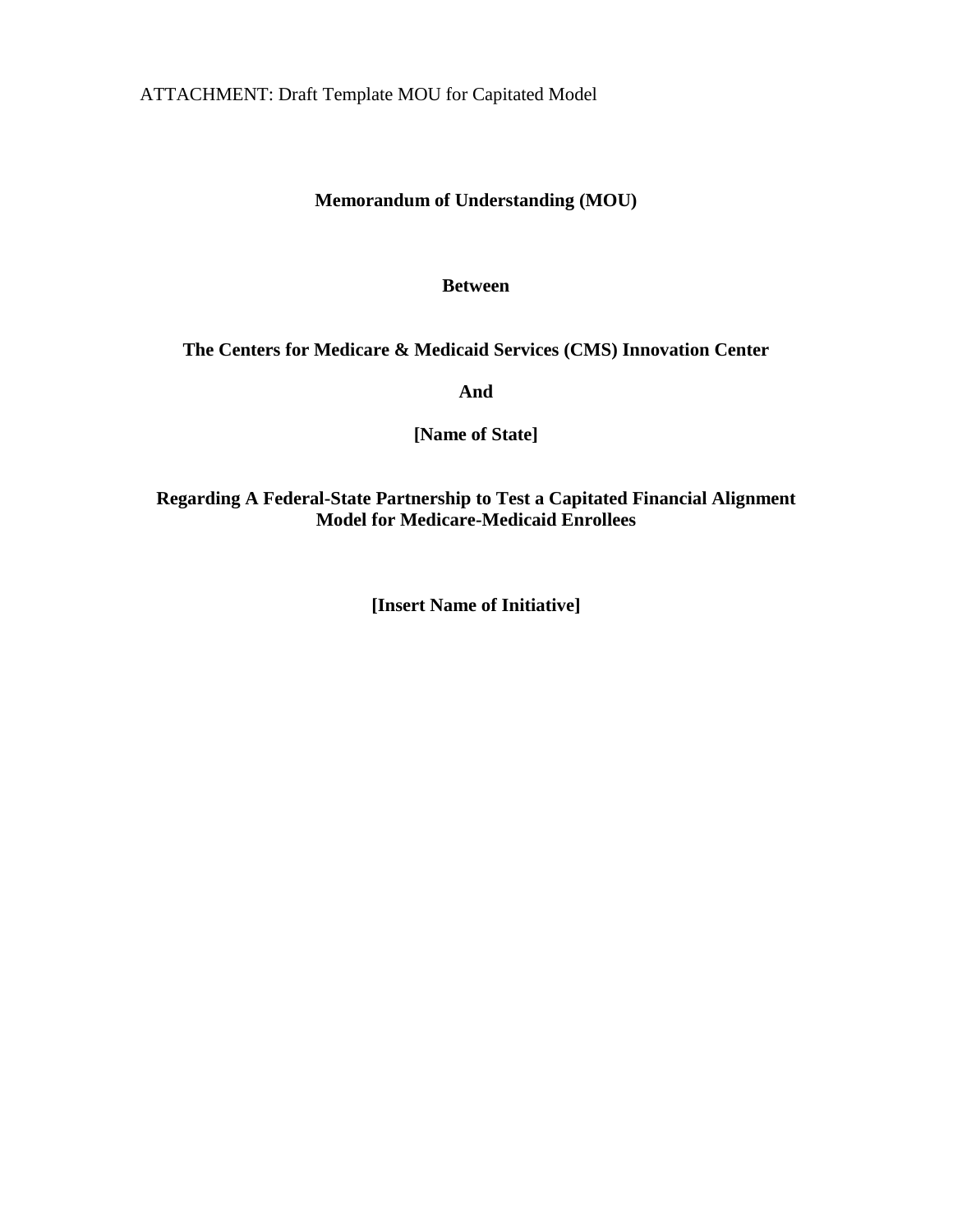# **TABLE OF CONTENTS**

|           | <b>Statement of Initiative</b>                       | Page 1 |
|-----------|------------------------------------------------------|--------|
| П.        | Specific Purpose of This Memorandum of Understanding | Page 2 |
| Ш.        | Program Design / Operational Plan                    | Page 2 |
| А.        | <b>Program Authority</b>                             | Page 2 |
| <b>B.</b> | <b>Contracting Process</b>                           | Page X |
| C.        | Enrollment                                           | Page X |
| D.        | Delivery Systems and Benefits                        | Page X |
| Е.        | Beneficiary Protections, Participation and           |        |
|           | <b>Customer Service</b>                              | Page X |
| F.        | <b>Integrated Appeals</b>                            |        |
| G.        | <b>Administration and Reporting</b>                  | Page X |
| Η.        | <b>Quality Management</b>                            | Page X |
| I.        | <b>Financing and Payment</b>                         | Page X |
| J.        | Evaluation                                           | Page X |
| Κ.        | Modification or Termination of Agreement             | Page X |
| L.        | Signatures                                           | Page X |

Appendices [To be provided through planning activities with the State]

| 1. | Definitions                                                 | Page X |
|----|-------------------------------------------------------------|--------|
| 2. | CMS Standards and Conditions Checklist and Supporting State |        |
|    | Documentation                                               | Page X |
| 3. | Details of State Initiative and Geographic Area             | Page X |
| 4. | <b>Medicaid Authorities and Variances</b>                   | Page X |
| 5. | Medicare Authorities and Variances                          | Page X |
| 6. | Payments to Participating Plans                             | Page X |
| 7. | <b>Operation Manual</b>                                     | Page X |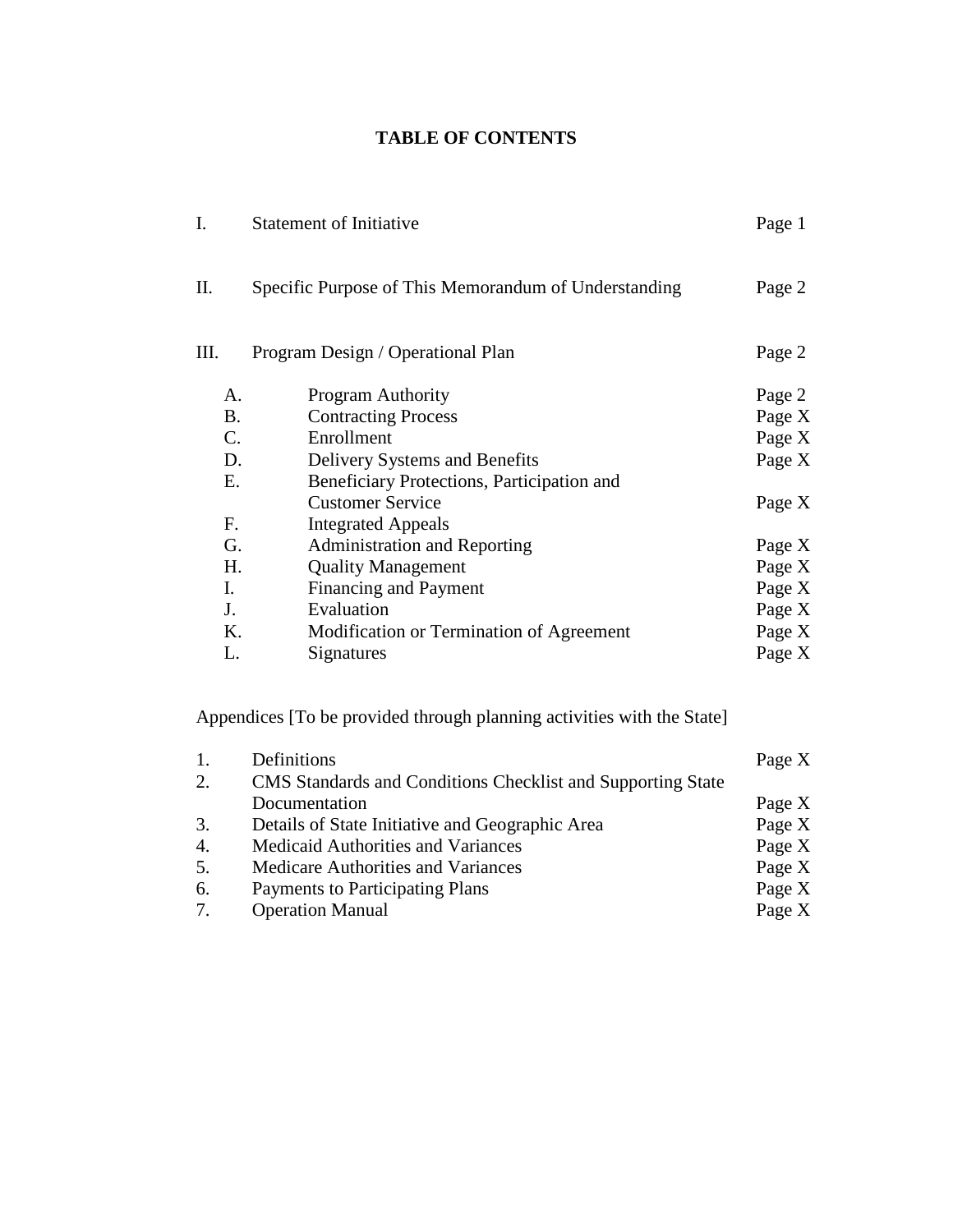# **I. STATEMENT OF INITIATIVE**

To establish a Federal-State partnership between the Centers for Medicare & Medicaid Services (CMS) and the [Name of State] to implement the [Name of Initiative] to better serve individuals eligible for both Medicare and Medicaid ("Medicare-Medicaid enrollees" or "dual eligibles"). The Federal-State partnership will include a three-way contract with Participating Plans that will provide integrated benefits to Medicare-Medicaid enrollees in the geographic area(s). The initiative is intended to alleviate the fragmentation and improve coordination of services for Medicare-Medicaid enrollees, enhance quality of care and reduce costs for both the State and the Federal government.

Individuals who are eligible for Medicare and full Medicaid benefits will be eligible for enrollment in this initiative. State specific eligibility for the initiative is provided in Appendix 3.

Under this initiative, Participating Plans will be required to provide, either directly or through subcontracts, all medically necessary Medicare and Medicaid-covered services under a capitated model of financing. CMS, the State, and the Participating Plans will ensure that beneficiaries have access to an adequate network of medical and supportive services.

CMS and the State shall jointly select and monitor the Participating Plans. Implementation of this initiative will require that CMS approve Participating Plan contracts under demonstration authority for Medicare and demonstration or State Plan authority for Medicaid as described in section 3A and detailed in Appendices 4 and 5.

Key objectives of the initiative are to improve beneficiary experience in accessing care, improve quality, eliminate cost shifting between the two programs and achieve cost savings for States and CMS. The initiative will test the effect of an integrated payment and care model on serving both community and institutional populations. In order to accomplish these objectives, comprehensive contract requirements will specify access, quality, financial solvency and network standards. Contract management will focus on performance measurement and continuous quality improvement. Participating Plans will be required to comply with all applicable existing Medicare and Medicaid rules and regulations as well as program specific and evaluation requirements, as will be further specified in a contract to be implemented among the Participating Plans, State and CMS.

As part of this initiative, CMS and the State will test new Medicare and Medicaid payment methodologies designed to support Participating Plans in serving the full range of Medicare-Medicaid enrollees. Such financing approaches will minimize cost-shifting and align incentives between Medicare and Medicaid, and support the best possible health outcomes for enrollees.

CMS and the State will allow for certain flexibilities that will further the goal of providing a seamless experience for Medicare-Medicaid enrollees, utilizing a simplified and unified set of rules. Such flexibilities may include, but are not limited to,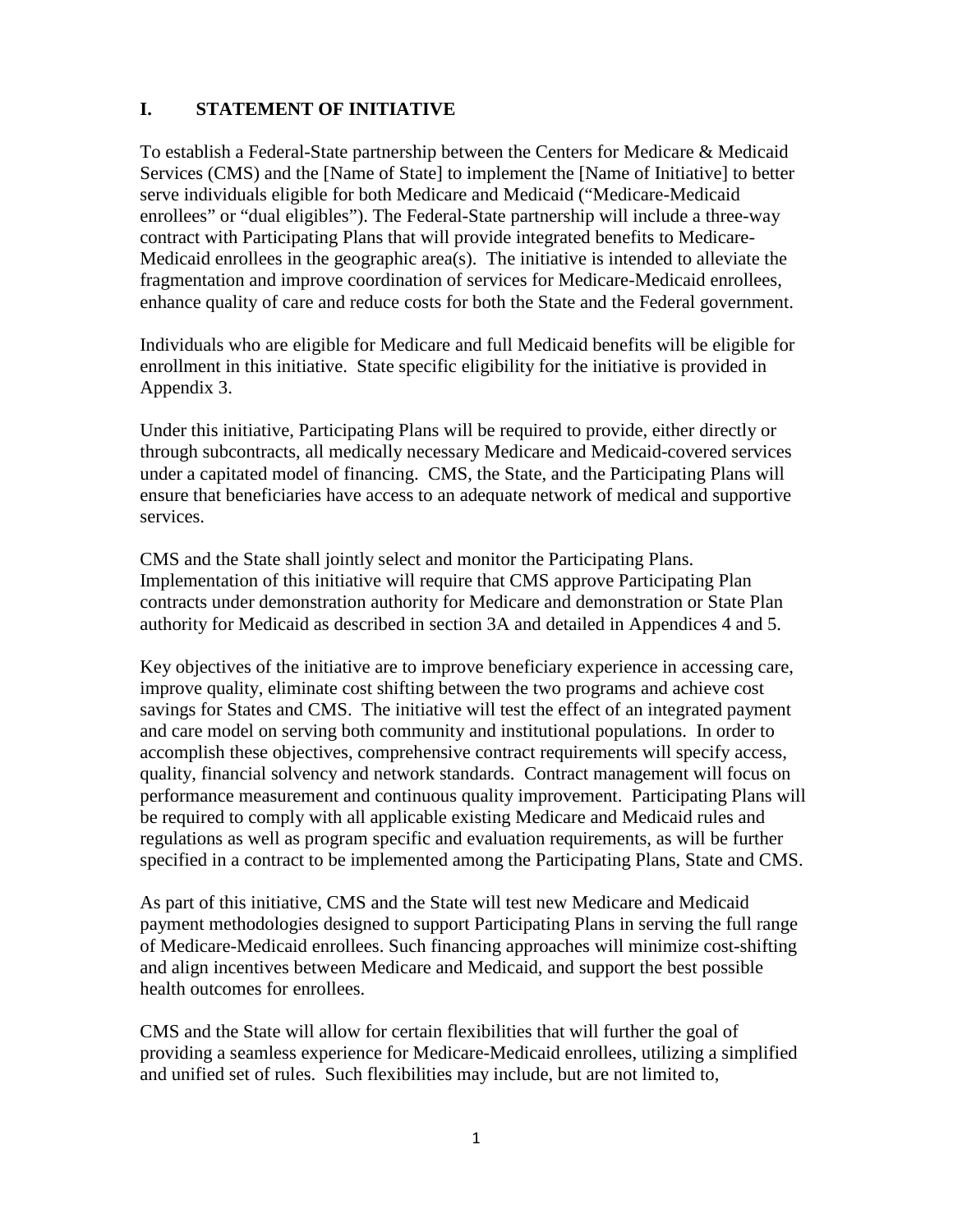supplemental benefits, enrollment flexibilities, and a single set of appeals, auditing and marketing rules and procedures. Flexibilities will be coupled with specific beneficiary safeguards and will be included in the contract among the parties.

Preceding the signing of this MOU, the State has undergone necessary planning activities consistent with the CMS checklist of standards and conditions for participation as detailed through supporting documentation provided in Appendix 2. Demonstrations under this initiative would be no longer than three years.

# **II. SPECIFIC PURPOSE OF THIS MEMORANDUM OF UNDERSTANDING**

This document details the agreement between CMS and the State regarding the principles under which the initiative will be implemented and operated. (See Appendix 1 for definitions of terms used in this Memorandum of Understanding [MOU].) It also outlines the activities which CMS and the State agree to conduct in preparation for planned implementation of the initiative.

Following the signing of this MOU, CMS and the State will finalize a Participating Plans Procurement Document and will develop an operating manual, which will specify the administrative activities CMS and the State will conduct in support of the initiative. As agreed upon, the operation manual will be appended to the signed MOUs and Plan contracts and are subject to periodic updating. CMS and the State will undergo a joint procurement for Participating Plans and will ultimately enter into a three-way contract with selected plans, as specified below.

# **III. PROGRAM DESIGN / OPERATIONAL PLAN**

# **A. PROGRAM AUTHORITY**

- **1. Medicaid Authority:** The Medicaid elements of the initiative shall operate according to existing Medicaid law and regulation except to the extent that variances from these requirements are provided for in Appendix 5. As a term and condition of the initiative, Participating Plans will be required to comply with Medicaid managed care requirements under 42 C.F.R. 438 et. seq., except to the extent that variances from these requirements are provided for in Appendix 4.
- **2. Medicare Authority:** The Medicare portions of the initiative shall operate according to existing Medicare law and regulation, except to the extent that variances from these requirements are provided for in Appendix 5. As a term and condition of the initiative, Participating Plans will be required to comply with Medicare Advantage requirements in Part C and Part D of Title XVIII, and 42 C.F.R. Part 422 and 423, except to the extent that variances from these requirements are provided for in Appendix 4.

# **B. CONTRACTING PROCESS**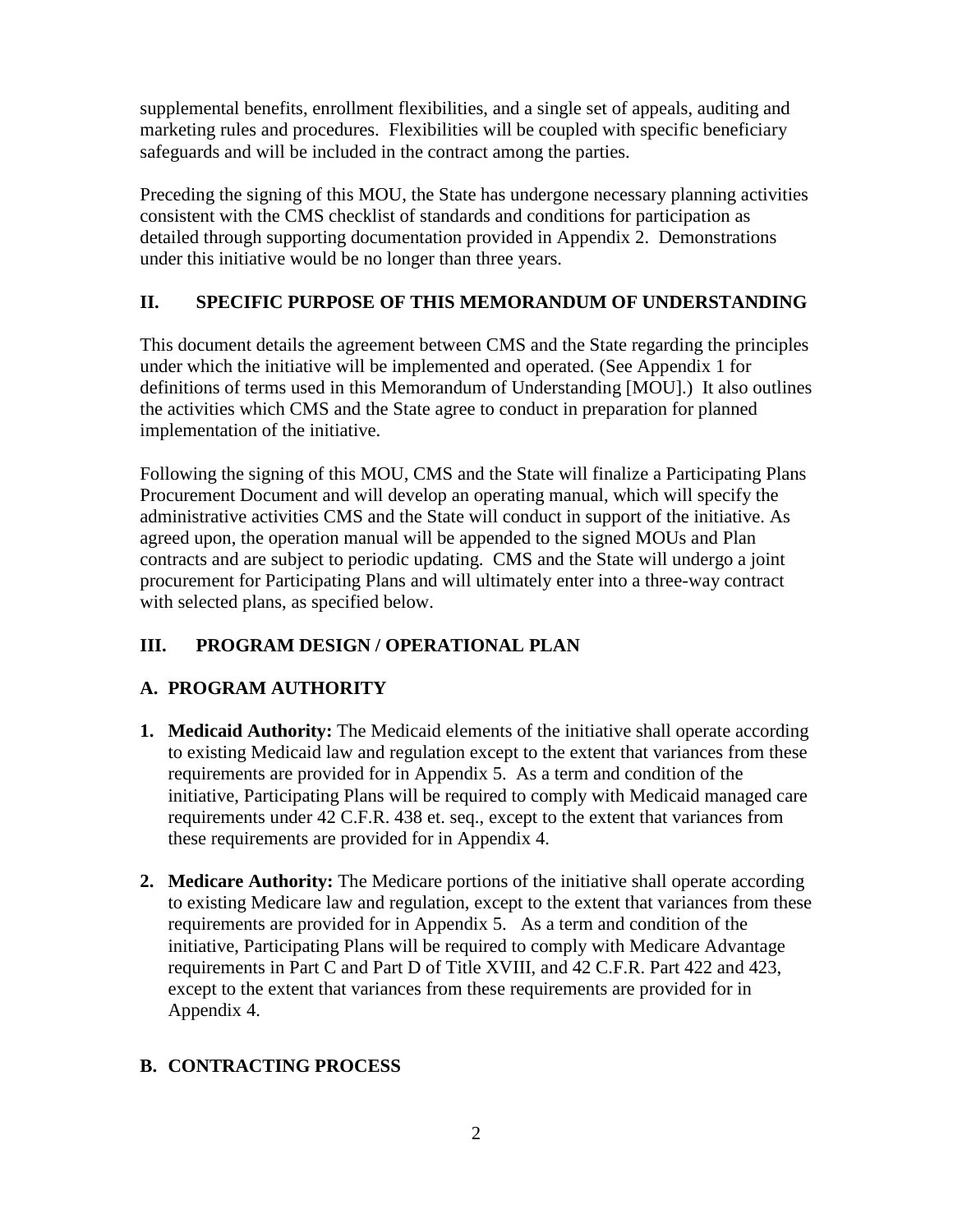- **1. Participating Plan Procurement Document:** CMS and the State shall issue a Procurement Document that will include one set of comprehensive purchasing specifications that reflect the integration of Medicare and Medicaid and which incorporates the model application as summarized in the MOU and appendices. All applicable Medicare Advantage requirements and Medicaid managed care requirements shall be incorporated into the Procurement Document.
- **2. Participating Plan Selection:** CMS and the State shall contract with qualified Participating Plans on a selective basis. CMS and the State will initiate a joint procurement and select eligible plans through a Participating Plan Selection Committee, comprised of designated representatives from CMS and the State.
- **3. Medicare Waiver Approval:** Based on recommendations from the Participating Plan Selection Committee, CMS will prepare a memo seeking formal Administrator approval of Medicare waivers and variances.
- **4. Medicaid Waiver and/or Medicaid State Plan Approval:** Based on recommendations from the Participating Plan Selection Committee, CMS will prepare a memo seeking formal Administrator approval of Medicaid waivers and variances.

If the State does not currently have Medicaid managed care authority for Medicaid-Medicare enrollees available under a Medicaid waiver or through the Medicaid State plan, the State will be required to secure such authority or obtain 1915(a) contract authority for the Participating Plans.

- **5. Readiness Review:** CMS and the State shall conduct a readiness review of each selected Participating Plan. Prior to the Participating Plan Contract execution, both CMS and the State must agree that a Participating Plan has satisfied all readiness requirements. CMS and the State will collaborate in the design and implementation of the readiness review process and requirements. This readiness review shall include an evaluation of the capacity of each potential Participating Plan and its ability to meet all program requirements.
- **6. Participating Plan Contract:** CMS and the State shall develop a single Participating Plan Contract and contract negotiation process that both parties agree is administratively effective and ensures coordinated and comprehensive enforcement and oversight of the Participating Plan Contracts consistent with the desired goal for of administrative efficiencies.

## **C. ENROLLMENT**

1. **Eligible Populations:** Persons in the State who are eligible for Medicare and full Medicaid benefits will be eligible for enrollment in this initiative. Beneficiaries participating in Medicare Advantage, Medicaid managed care and Program of Allinclusive Care for the Elderly (PACE) may participate in this initiative if they disenroll from their existing programs. CMS will work with the State to address participation in other programs or initiatives. State specific eligibility is provided in Appendix 3.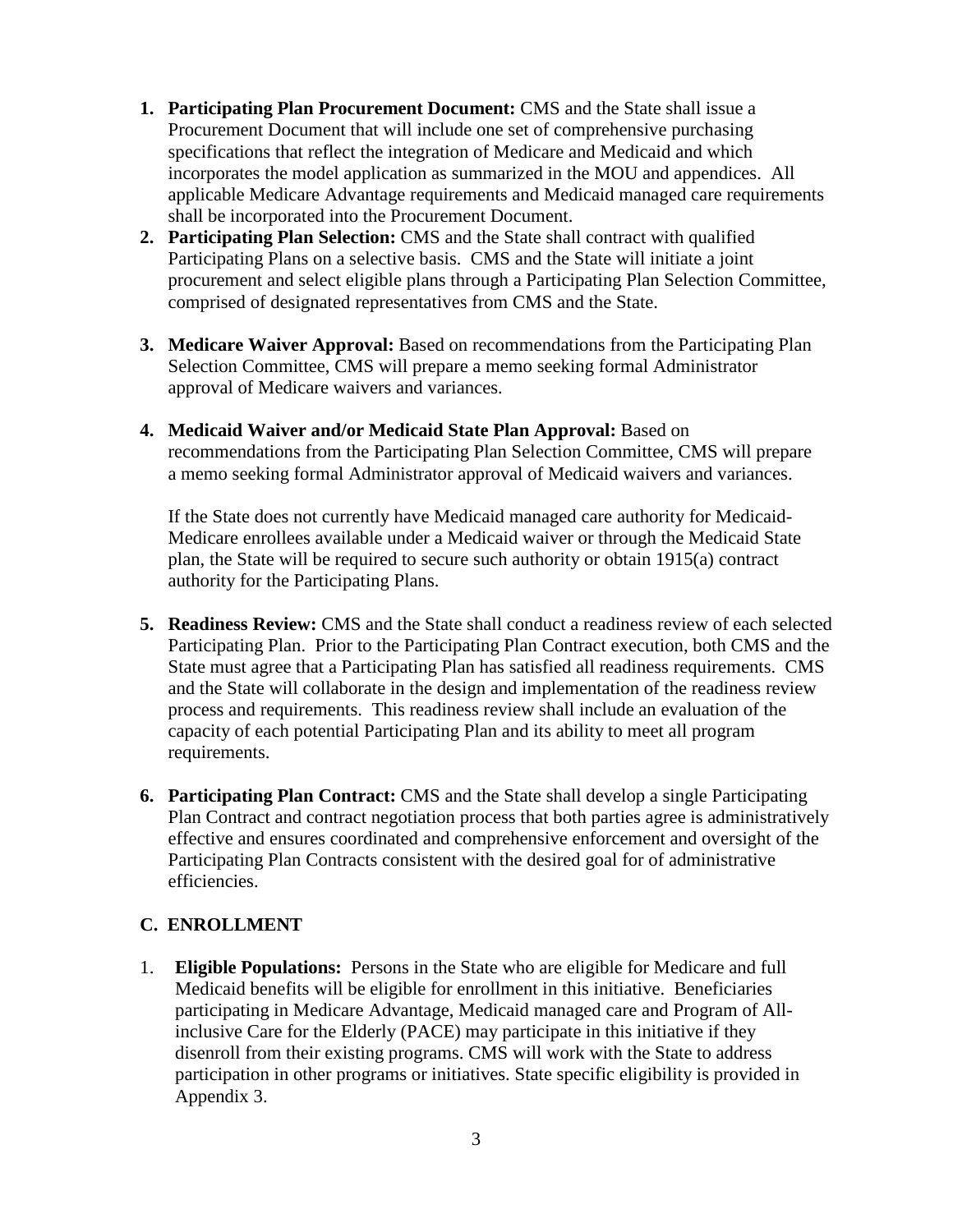- **2. Enrollment and Disenrollment Processes:** CMS and the State agree that enrollment into a Participating Plan may be conducted using a single, seamless, passive enrollment process that provides the opportunity for beneficiaries to make a voluntary choice to enroll or disenroll from the Participating Plan at any time. Disenrollment from Participating Plans and transfers from one Participating Plan to another shall be allowed on a month-to-month basis any time in the year throughout the entire duration of the initiative. As mutually agreed upon, CMS and the State may choose to allow for the facilitation of this enrollment utilizing an independent third party entity. Participating Plan enrollments and disenrollments shall become effective on the same day for both Medicare and Medicaid.
- **3. Uniform Enrollment/Disenrollment Documents:** CMS and the State shall develop and require the use of single enrollment and disenrollment documentation.
- **4. Monitoring, Outreach, and Education:** CMS and the State agree that all outreach and education materials and activities shall require approval by CMS and the State prior to dissemination, and shall be subject to a single set of rules.

#### **D. DELIVERY SYSTEMS AND BENEFITS**

- **1. Participating Plan Service Capacity:** CMS and the State shall contract with Participating Plans that demonstrate the capacity to provide, directly or by subcontracting with other qualified entities, the full continuum of Medicare and Medicaid covered services to enrollees, in accordance with the Participating Plan contract. Medicare covered benefits shall be in accordance with 42 C.F.R. 422.101. Medicaid covered benefits shall be in accordance with the requirements in the approved Medicaid State plan. In accordance with the Participating Plan contract, CMS and the State may choose to allow for greater flexibility in offering supplemental benefits that exceed those currently covered by either Medicare or Medicaid to the extent that they are provided under the blended Medicare and Medicaid payment rate specified below. CMS and the State shall establish a process for Participating Plans to notify CMS and the State of all changes to its Provider Network and to provide a contingency plan for assuring continued access to care for enrollees in the case of a Participating Plan provider contract termination and/or insolvency of provider within a Participating Plan Provider Network. CMS, the State and Participating Plans will ensure that beneficiaries have access to an adequate network of medical and supportive service providers that are appropriate and competent for the needs of this population.
- **2. Participating Plan Risk Arrangements:** CMS and the State shall require each Participating Plan, as part of the application process, to provide a detailed description of its risk arrangements with all providers under subcontract with the Participating Plan. It will not be acceptable for any incentive arrangements to include any payment or other inducement to withhold, limit or reduce medically necessary services to enrollees.
- **4. Participating Plan Financial Solvency Arrangements:** CMS and the State shall establish a standard for all Participating Plans to demonstrate financial solvency that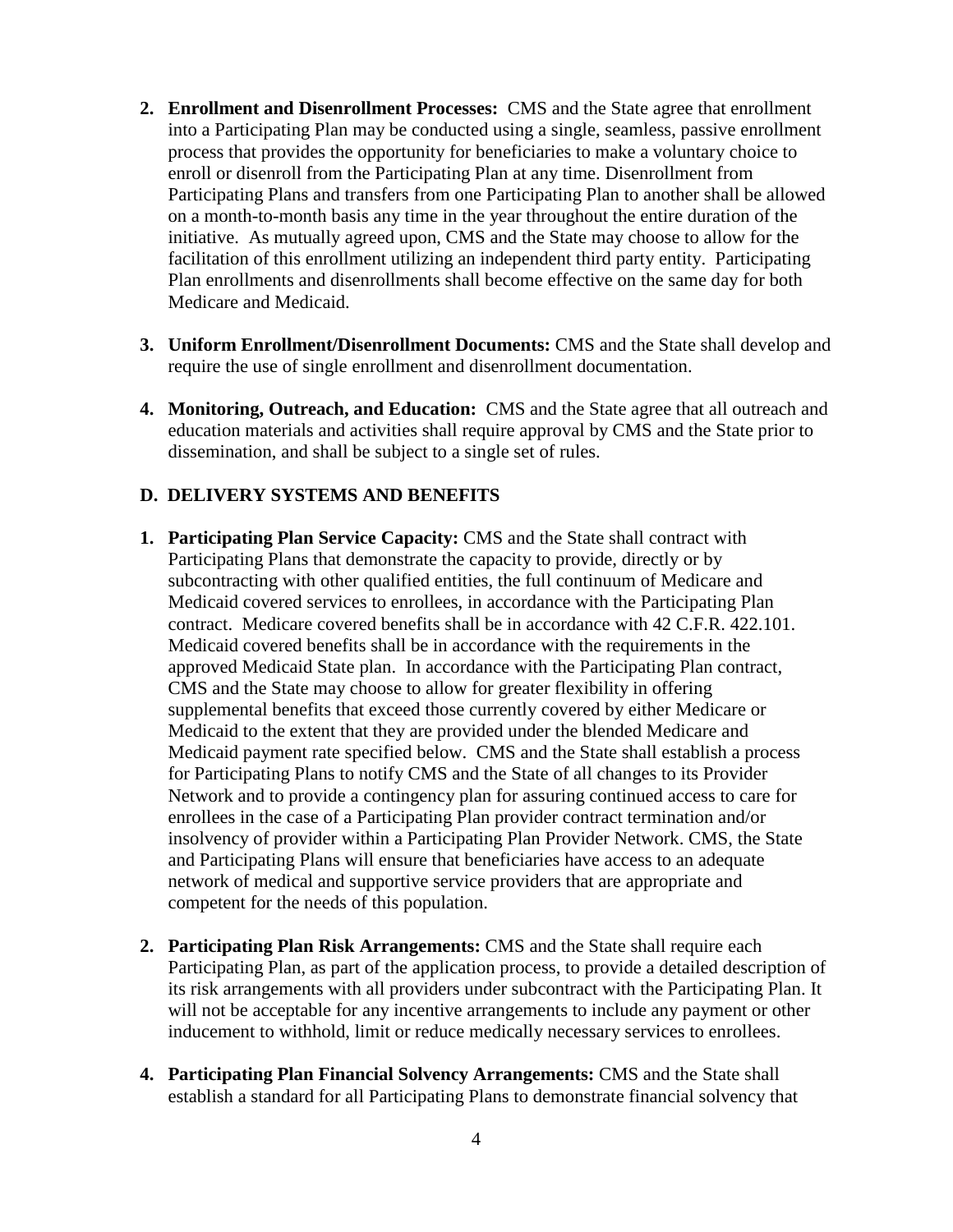could include one of the following: 1) the solvency requirements for Medicare Advantage plans at 42 CFR 422.400; or 2) the solvency requirements for Medicaid managed care organizations at 42 USC 1396b(m)(1); or 3) the solvency requirements for PACE providers at 42 CFR 460.80; or 4) or other solvency standard as agreed upon in writing by CMS and the State.

## **E. BENEFICIARY PROTECTIONS, PARTICIPATION, AND CUSTOMER SERVICE**

- **1. Beneficiary Participation on Governing and Advisory Boards:** CMS and the State shall require Participating Plans to establish meaningful beneficiary input processes that may include beneficiary participation on Participating Plan governing boards and/ or establishment of Participating Plan beneficiary advisory boards.
- **2. Enrollee Communications:** CMS and the State agree that all Enrollee materials, in all forms, shall require approval by CMS and the State prior to use. Such materials shall be integrated to the extent possible and include, but not be limited to: outreach and education materials; enrollment and disenrollment materials; benefit coverage information; and operational letters for enrollment, disenrollment, claims or service denials, complaints, internal appeals, external appeals, and provider terminations. Such uniform/ integrated materials will be required to be accessible and understandable to the beneficiaries that will be enrolled in the plan. This includes individuals with disabilities and those with limited English proficiency, in accordance with current Federal guidelines for Medicare and Medicaid.
- **3. Participating Plan Customer Service Representatives:** CMS and the State shall require Participating Plans to employ customer service representatives who shall answer Enrollee inquiries and respond to Enrollee complaints and concerns.
- **4. Privacy:** CMS and the State shall require all Participating Plans to ensure privacy of enrollee health records, and provide for access by enrollees to such records as specified in the contract.
- **5. Appropriate Care:** CMS, the State, and Participating Plans shall ensure that all care meets the beneficiary's needs, and is provided in a manner that is sensitive to the beneficiary's language and culture, allows for involvement of caregivers, and in an appropriate care setting, including in the home and the community. CMS, the State, and Participating Plans shall ensure that care is person-centered and can accommodate and encourage consumer-direction.

## **F. INTEGRATED APPEALS**

**1. Participating Plan Complaints and Internal Appeals Processes:** CMS and the State agree to develop a unified set of requirements for Participating Plan complaints and internal appeals processes that incorporate relevant Medicare Advantage, Medicare Part D and Medicaid managed care requirements, which will be specified in the Participating Plan Contract. All Participating Plan Complaints and Internal Appeals processes shall be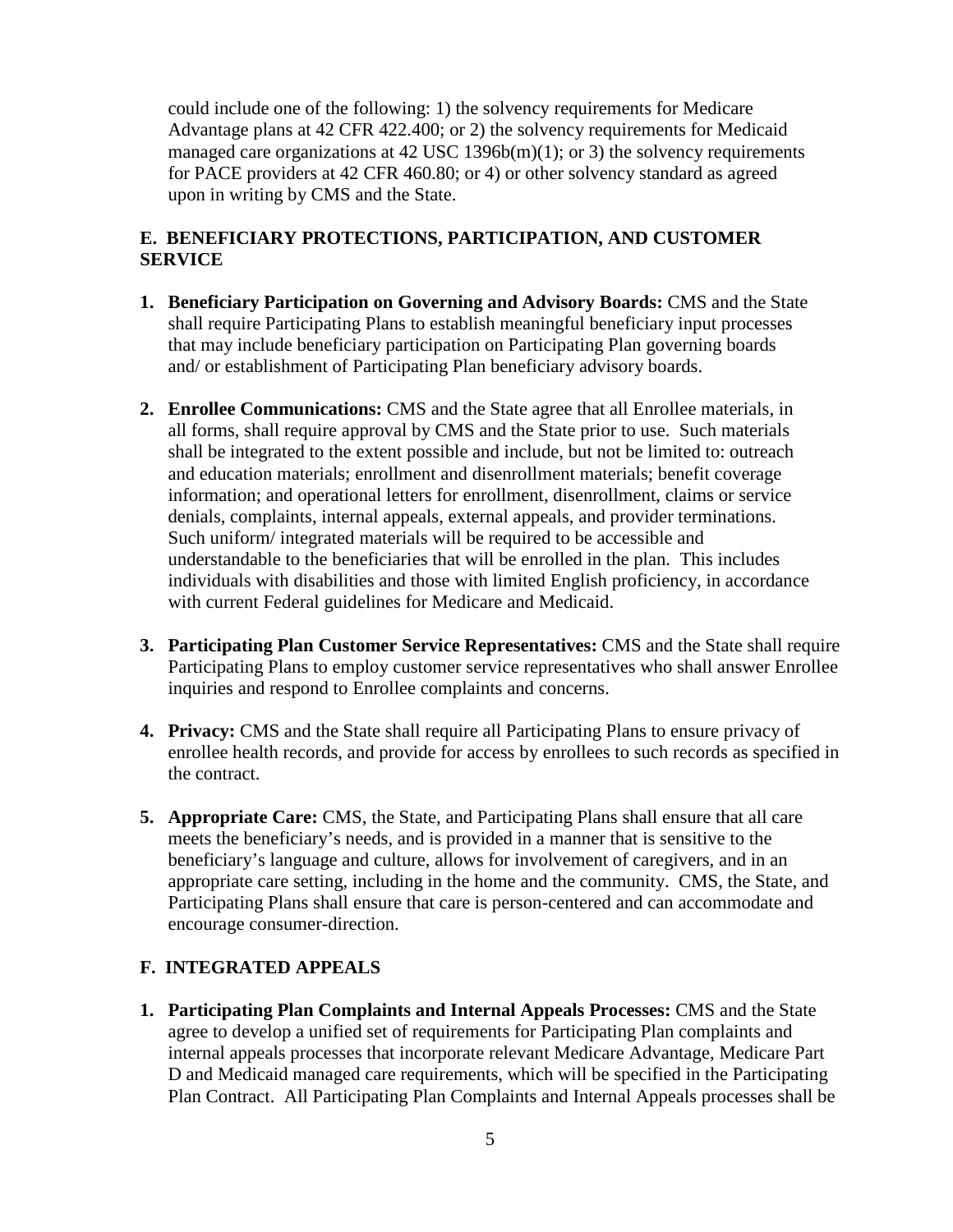subject to the review and prior approval of CMS and the State.

**2. External Appeals Processes:** CMS and the State agree to utilize a single Appeals process that will be developed utilizing both Medicare and Medicaid requirements. Protocols will be developed to assure coordinated access to the appeals mechanism.

#### **G. ADMINISTRATION AND REPORTING**

**1. Participating Plan Contract Management:** CMS and the State agree to designate representatives to serve on a CMS-State Contract Management team which shall conduct periodic Participating Plan contract management activities related to ensuring access, quality, program integrity, and financial solvency.

These activities shall include but not be limited to:

- Reviewing and analyzing Health Plan Employer Data and Information Set (HEDIS) data, Consumer Assessment of Health Plan Satisfaction (CAHPS) data, Health Outcomes Survey data, enrollment and disenrollment reports, and reports of Enrollee Complaints, reviewing compliance with applicable CMS and/or State Medicaid Agency standards, and initiating programmatic changes and/or changes in clinical protocols, as appropriate.
- Reviewing and analyzing reports on Participating Plans' fiscal operations and financial solvency, conducting program integrity studies to monitor fraud, waste and abuse as may be agreed upon by CMS and the State, and ensuring that Participating Plans take corrective action, as appropriate.
- Reviewing and analyzing reports on Participating Plans' network adequacy, including the plans' ongoing efforts to replenish its network.
- Reviewing any other applicable ratings and measures.
- **2. Day-to-Day Participating Plan Monitoring:** CMS and the State will establish procedures for Participating Plan monitoring that will include responsibilities for day-today monitoring. CMS or its contractors may directly communicate with Participating Plans as necessary.
- **3. Consolidated Reporting Requirements:** CMS and the State shall define and specify in the Participating Plan Contract a Consolidated Reporting Process for Participating Plans that ensures the provision of the necessary data on diagnosis, HEDIS measures, Enrollee satisfaction and evidence-based measures and other information as may be beneficial in order to monitor each Participating Plan's performance. Participating Plans will be required to meet the encounter reporting requirements that are established for the Initiative.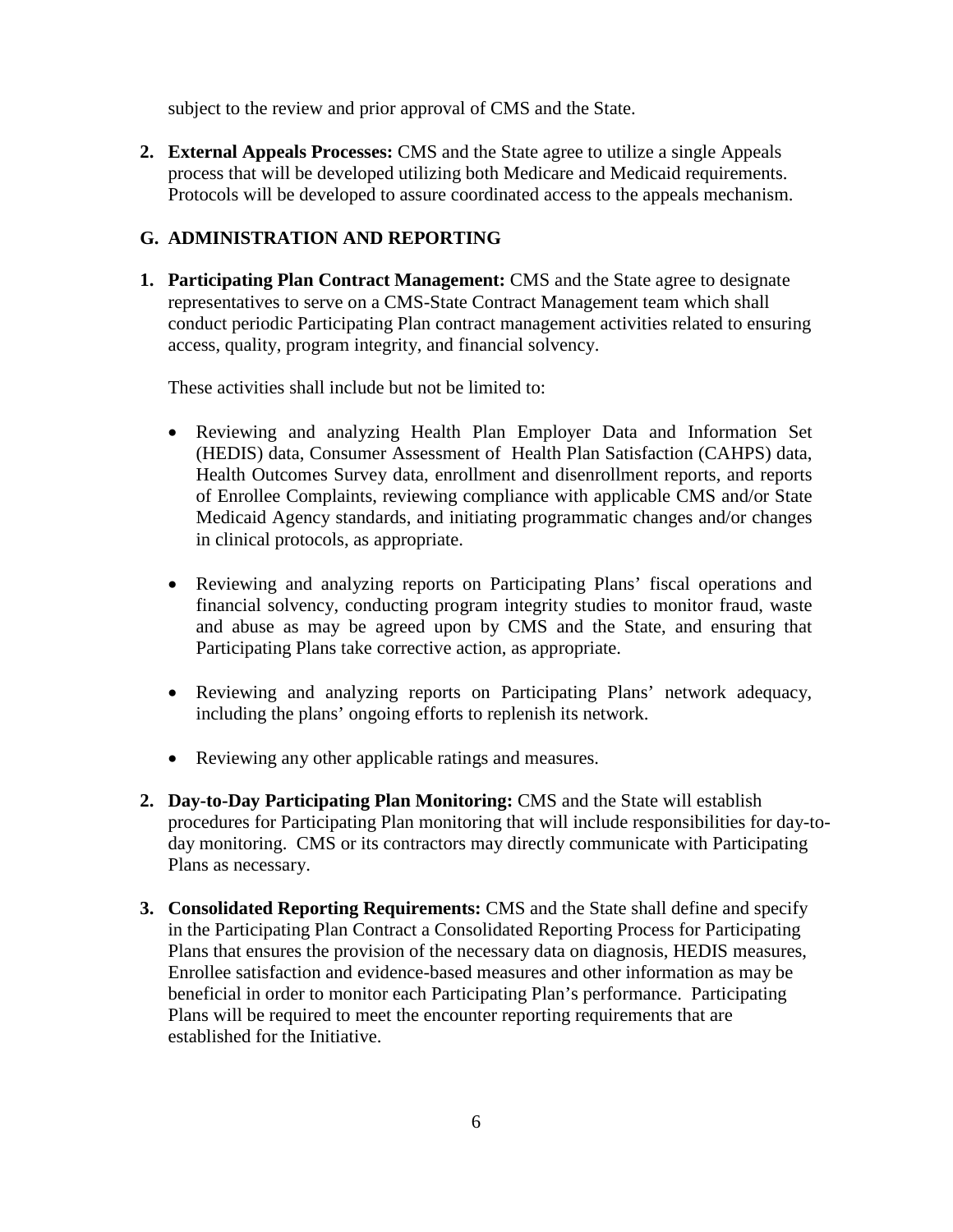**4. Accept and Process Assessment Data:** CMS, or its designated agent conducting the evaluation, and the State shall accept and process uniform person-level Enrollee Data, as may be necessary for the purposes of program eligibility, payment, or for evaluation purposes. Sources may be based upon an initial and ongoing assessment process which includes ICD-9 (and ICD-10, as appropriate) diagnoses codes, Health Outcomes Survey for enrollees who are able to self-report, Functional Status elements of the Minimum Data Set (MDS), and/or any other data elements deemed necessary by CMS and the State.

# **H. QUALITY MANAGEMENT**

- **1. Quality Management and Monitoring:** As an Innovation Center demonstration, there will be a rigorous evaluation, which will include quality measures designed to ensure beneficiaries are receiving high quality care. In addition, CMS and the State shall jointly conduct a single comprehensive quality management process in accordance with Medicare Advantage and Medicaid managed care requirements. The reporting frequency and monitoring process will be specified in the Participating Plan Contract.
- **2. External Quality Reviews:** CMS and the State shall coordinate the Participating Plan external quality reviews conducted by the Quality Improvement Organization (QIO) and External Quality Review Organization (EQRO).
- **3. Determination of Applicable Quality Standards:** CMS and the State shall determine applicable quality standards and monitor the Participating Plan's compliance with those standards.

## **I. FINANCING AND PAYMENT**

**Blended Medicare and Medicaid Payment:** Participating Plans will receive a capitated payment from CMS (for the Medicare portion of services) and the State (for the Medicaid portion of services) as detailed in Appendix 6, the combination of which will make up the full amount paid to the plan for the blended Medicare and Medicaid payment for Medicare-Medicaid enrollees in the geographic area. As agreed upon, CMS and the State shall develop blended Medicare and Medicaid health plan rates that will allow both the State and the Federal government to achieve savings as compared against the lower of expected FFS or managed care spending for Medicare and Medicaid, respectively, for each service area.

## **J. EVALUATION**

**1. Evaluation Data to be Collected:** CMS and the State shall develop processes and protocols for collecting or ensuring the Participating Plans contractors collect and report to CMS and the State the data needed for the evaluation.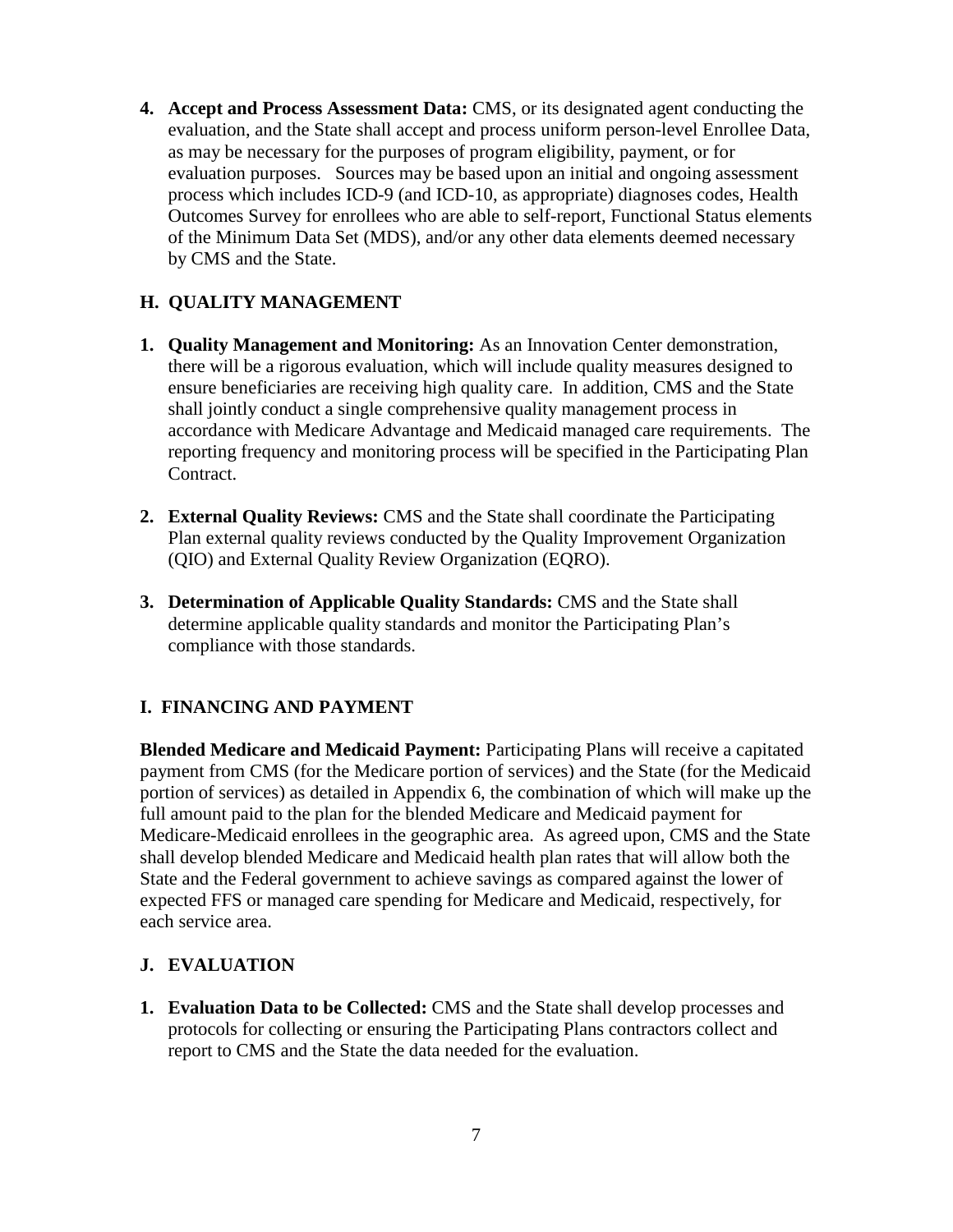**2. Evaluation Contract:** CMS or its designated agent will conduct an evaluation to measure the impact of Participating Plans and the effectiveness of the process to enroll beneficiaries into Participating Plans. CMS and the State will collaborate on and coordinate during any evaluation activity.

## **K. MODIFICATION OR TERMINATION OF AGREEMENT**

Either CMS or the State may seek to modify or amend the MOU on a periodic basis per a written request. CMS or the State may elect not to continue the demonstration at any time provided that a minimum of 90 days advance notice is provided to either CMS or the State, 90 day advance notice is given to Participating Plan contractors, and 60 days advance notice is given to enrollees and the general public.

## **L. SIGNATURES**

This MOU is effective on this day forward [insert date] through the end of the demonstration period [insert date].

In Witness Whereof, CMS and [Name of State] have caused this Agreement to be executed by their respective authorized officers:

**United States Department of Health and Human Services, Centers for Medicare & Medicaid Services:**

(Authorized Signatory) (Date)

(Title)

**[Name of State], [Name of State Agency]:**

(Authorized Signatory) (Date)

(Title)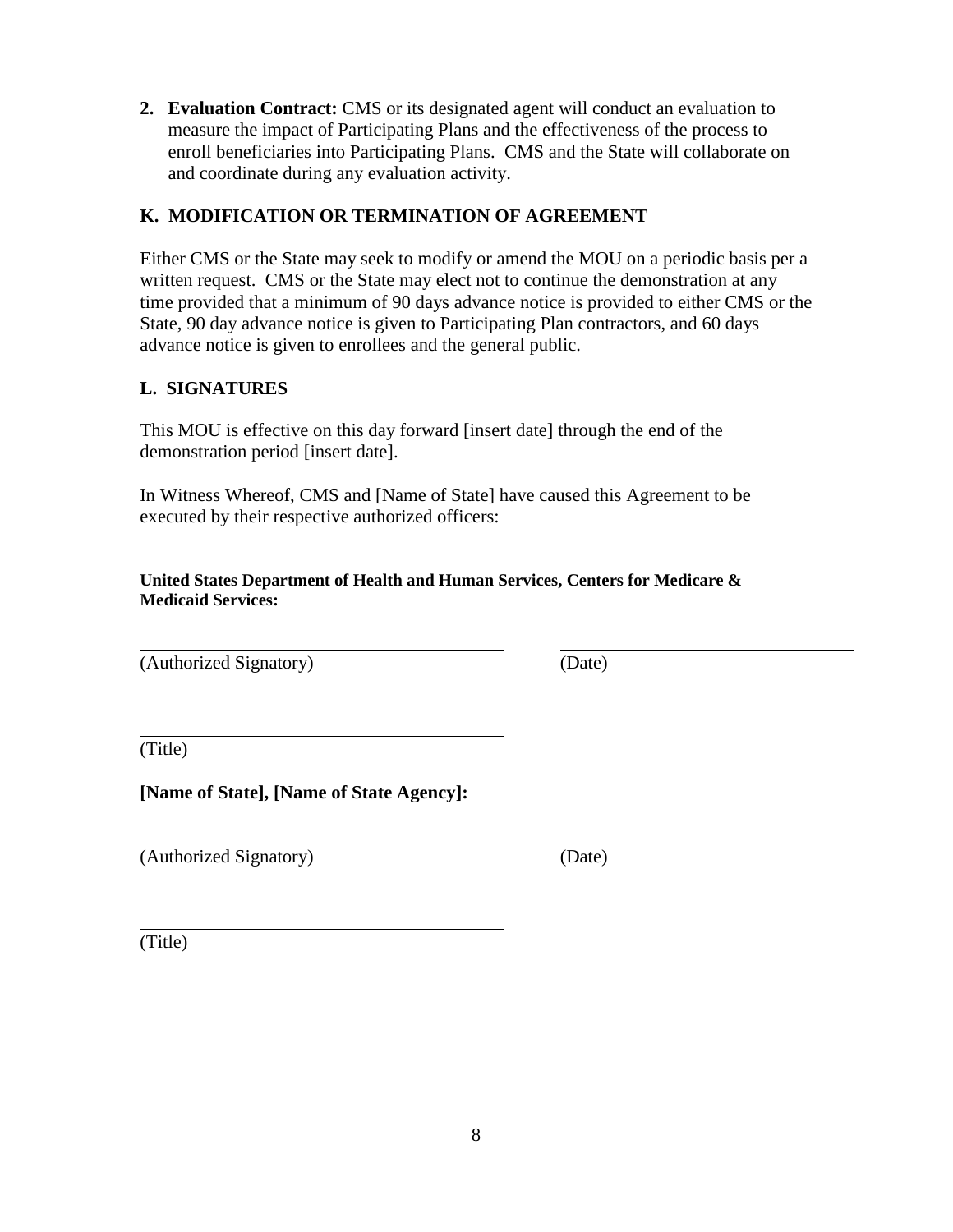[PLACEHOLDER FOR APPENDICES to be provided through planning activities with the State.]

| Appendix 1: Definitions |                                                                         |
|-------------------------|-------------------------------------------------------------------------|
|                         | Appendix 2: CMS Standards and Conditions Checklist and Supporting State |
|                         | Documentation                                                           |
|                         | Appendix 3: Details of State Demonstration Area                         |
|                         | Appendix 4: Medicare Authorities and Variances                          |
|                         | Appendix 5: Medicaid Authorities and Variances                          |
|                         | Appendix 6: Payments to Participating Plans                             |
|                         |                                                                         |

Appendix 7: Operation Manual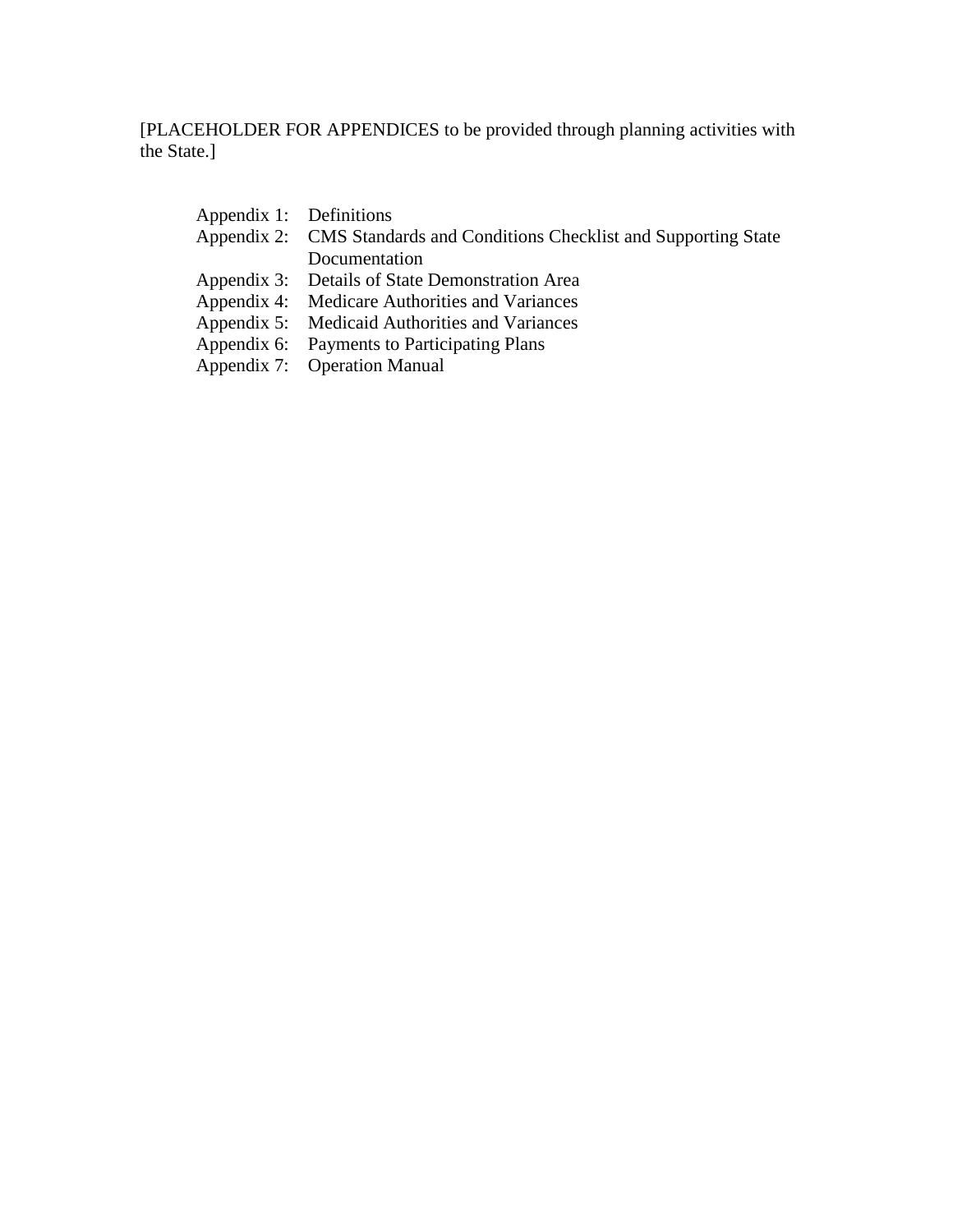ATTACHMENT : Draft MOU Template for Managed FFS Model

# **Memorandum of Understanding (MOU)**

#### **Between**

#### **The Centers for Medicare & Medicaid Services (CMS) Innovation Center**

**And**

**[Name of State]**

**Regarding A Federal-State Partnership to Test a Managed Fee-for-Service Financial Alignment Model for Medicare-Medicaid Enrollees**

**[Insert Name of Initiative]**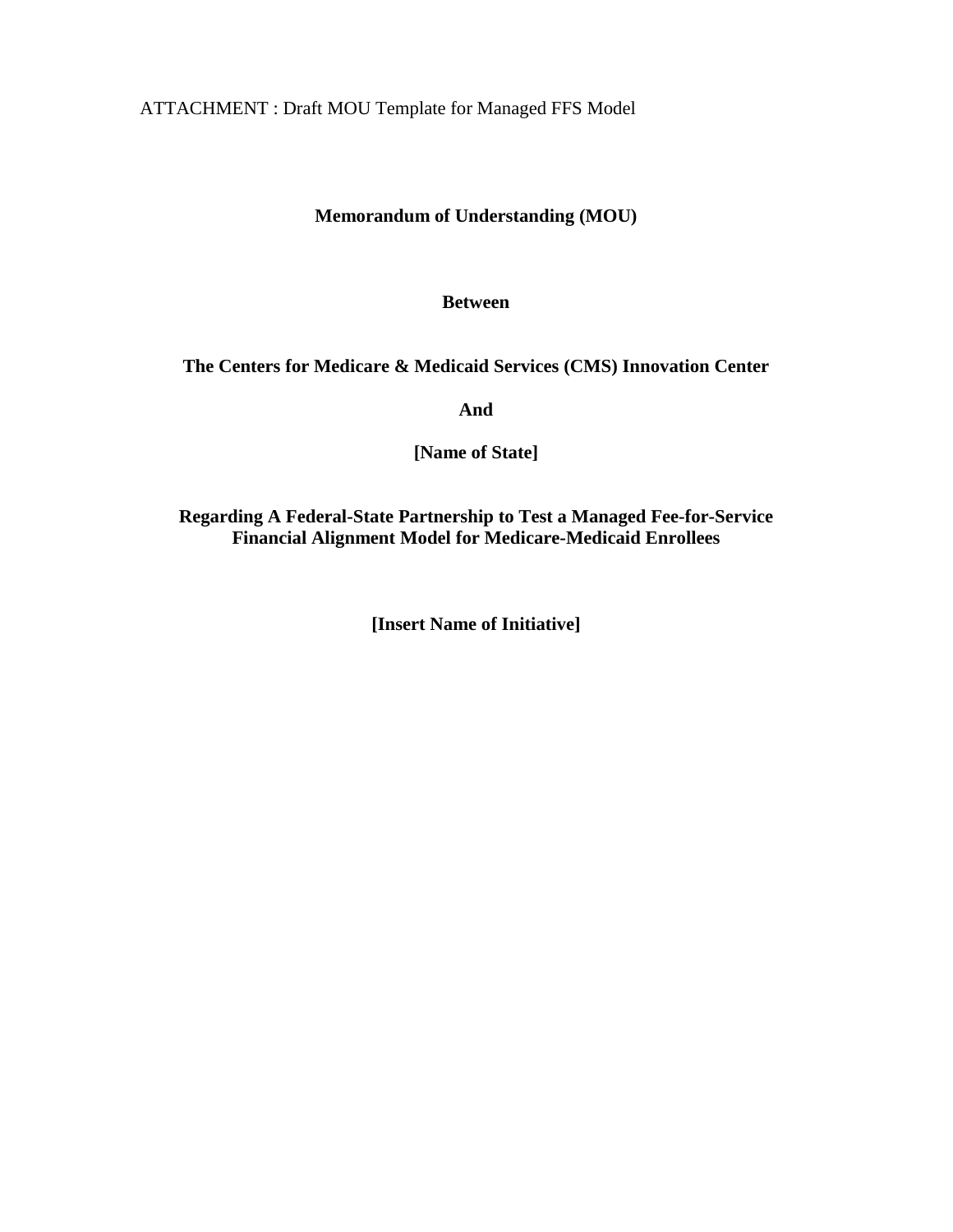# **TABLE OF CONTENTS**

| Ī.   | <b>Statement of Initiative</b>                       | Page 1 |
|------|------------------------------------------------------|--------|
| Π.   | Specific Purpose of This Memorandum of Understanding | Page 2 |
| III. | Program Design / Operational Plan                    | Page 2 |
| A.   | <b>Program Authority</b>                             | Page 2 |
| Β.   | Eligibility                                          | Page X |
| C.   | Delivery Systems and Benefits                        | Page X |
| D.   | Beneficiary Protections, Participation and           |        |
|      | <b>Customer Service</b>                              | Page X |
| Е.   | <b>Administration and Reporting</b>                  | Page X |
| F.   | <b>Quality Management</b>                            | Page X |
| G.   | <b>Financing and Payment</b>                         | Page X |
| Η.   | Evaluation                                           | Page X |
| L.   | Modification or Termination of Agreement             | Page X |
| J.   | Signatures                                           | Page X |
|      |                                                      |        |

Appendices [To be provided through planning activities with the State]

|    | Definitions                                                        | Page X |
|----|--------------------------------------------------------------------|--------|
| 2. | <b>CMS</b> Standards and Conditions Checklist and Supporting State |        |
|    | Documentation                                                      | Page X |
| 3. | Details of State Initiative and Geographic Area                    | Page X |
| 4. | <b>Medicaid Authorities and Variances</b>                          | Page X |
| 5. | Medicare Authorities and Variances                                 | Page X |
| 6. | Performance Payments to the State                                  | Page X |
| 7. | <b>Operation Manual</b>                                            | Page X |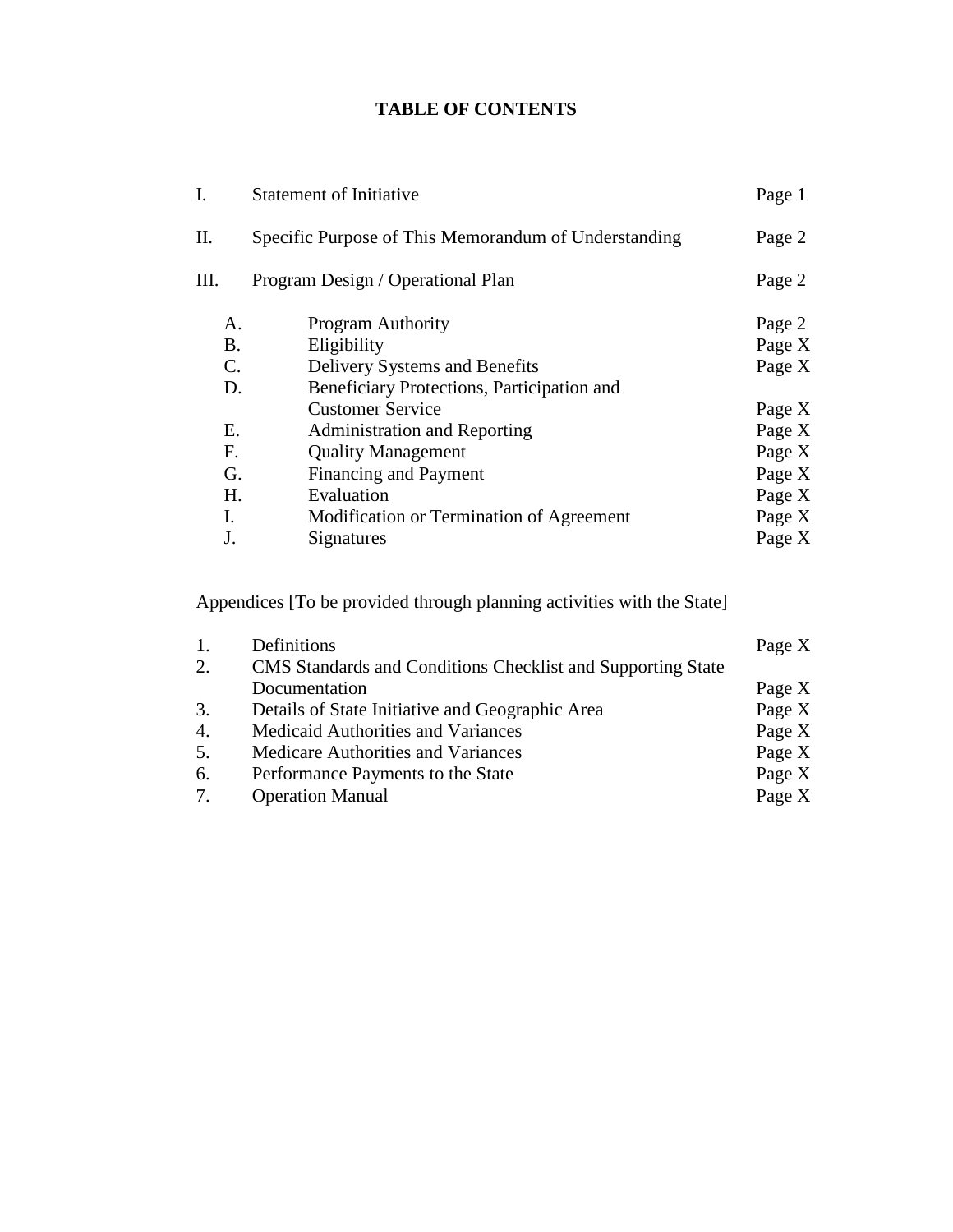#### **I. STATEMENT OF INITIATIVE**

To establish a Federal-State partnership between the Centers for Medicare & Medicaid Services (CMS) and the [Name of State] to implement the [Name of Initiative] to better serve individuals eligible for both Medicare and Medicaid ("Medicare-Medicaid enrollees" or "dual eligibles"). The partnership will provide the State with a new opportunity to establish care management programs for Medicare-Medicaid enrollees that will coordinate services across the two programs to better align benefits, delivery, care coordination, financing and administration. The initiative is intended to alleviate fragmentation and improve coordination of services for Medicare-Medicaid enrollees, enhance quality of care and reduce costs for the State and the Federal government.

Individuals who are eligible for Medicare and full Medicaid benefits in the State will be eligible for enrollment in this initiative. State specific eligibility for the initiative is provided in Appendix 3.

Under this initiative, the State will take accountability for ensuring the effective coordination of all medically necessary Medicare and Medicaid-covered services. In return, the State will be eligible for a retrospective performance payment based on Medicare savings net of increased Federal Medicaid costs. CMS and the State will ensure that beneficiaries have access to interdisciplinary teams of providers to assure the provision of medical and supportive services in a coordinated and clinically effective manner.

The initiative will test new care delivery, payment and financing models to promote better care and align the incentives for improving care and lowering costs between Medicare and Medicaid. Program oversight will focus on performance measurement and continuous quality improvement. States will be expected to comply with all applicable existing Medicaid rules and regulations as well as to assure access to all Medicare covered services. States must also comply with all terms and conditions specific to this initiative and evaluation requirements.

CMS will allow for certain benefit and eligibility flexibilities that will further the goal of providing a seamless experience for Medicare-Medicaid enrollees. Such flexibilities may include, but are not limited to, benefit and coverage flexibilities to better align Medicare and Medicaid for such enrollees, care management across programs, and eligibility flexibilities to allow States to target Medicare-Medicaid enrollees in a specific geographic area. Flexibilities will be coupled with specific beneficiary safeguards and will be included in a final agreement.

Demonstrations under this initiative would be no longer than three years.

#### **II. SPECIFIC PURPOSE OF THIS MEMORANDUM OF UNDERSTANDING**

This document details the general principles under which CMS and the State will implement and operate [Insert Name of Initiative]. (See Appendix 1 for definitions of terms used in this Memorandum of Understanding [MOU].) It also outlines the activities which CMS and the State agree to conduct in preparation for planned implementation of the initiative in DATE.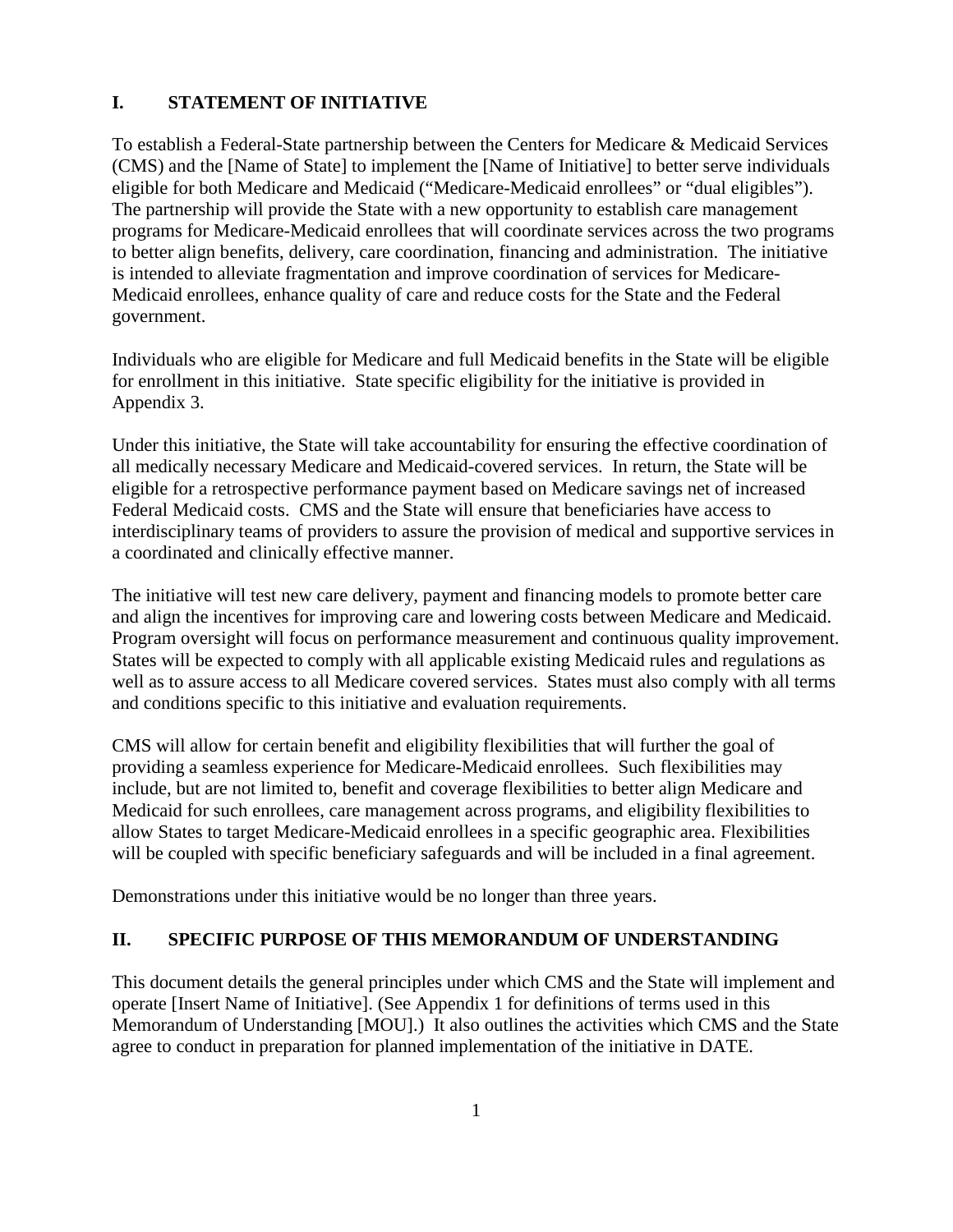Before this agreement is signed, the State will ensure necessary planning activities consistent with the CMS checklist of standards and conditions for participation as detailed through supporting documentation provided in Appendix 2.

Once the MOU is signed and agreed upon, CMS and the State will enter into a final agreement, which will include an operating manual that will specify the administrative activities CMS and the State will conduct in support of the initiative. As agreed upon, the operation manual will be appended to the signed MOUs and may be subject to periodic updating.

## **III. PROGRAM DESIGN / OPERATIONAL PLAN**

## **A. PROGRAM AUTHORITY**

- **1. Medicaid Authority:** The Medicaid elements of the initiative shall operate according to existing Medicaid law and regulation except to the extent that variances from these requirements are provided for in Appendix 4. States proposing to implement managed FFS delivery models, including but not limited to primary care case management or health homes, will submit contracts for these services to CMS for review prior to implementation.
- **2. Medicare Authority:** The Medicare portions of the initiative shall operate according to existing Medicare law and regulation, except to the extent that variances from these requirements are provided for in Appendix 5.

#### **B. ELIGIBILITY**

- **2. Eligible Populations:** Individuals who are eligible for Medicare and full Medicaid benefits in the State will be eligible to participate in this initiative. CMS will work with the State to address participation in other programs or initiatives. Beneficiaries participating in Medicare Advantage, Medicaid managed care and Program of All-inclusive Care for the Elderly (PACE) may participate in this initiative if they disenroll from their existing programs. State specific eligibility is provided in Appendix 3.
- **2. Participation Processes:** The State and CMS will agree upon the date in which an individual is determined to have become a participant in the initiative and provide specifications in the Final Agreement. Generally, this will not exceed thirty days after becoming eligible for this initiative (by gaining dual eligible status, by moving into the service area, etc.).
- **3. Uniform Informational Documents:** CMS and the State shall develop and require the use of an informational document which will inform the beneficiary of the goals of the initiative, any operational issues related to receiving care, his/her selection for participation, and other information about his/her rights related to participation and receiving care.
- **4. Outreach and Education:** CMS and the State agree that all outreach and education materials and activities shall require approval by CMS prior to dissemination. Such materials shall be integrated to the extent possible and include, but not be limited to: outreach and education materials; benefit coverage information; and operational letters. Such uniform/ integrated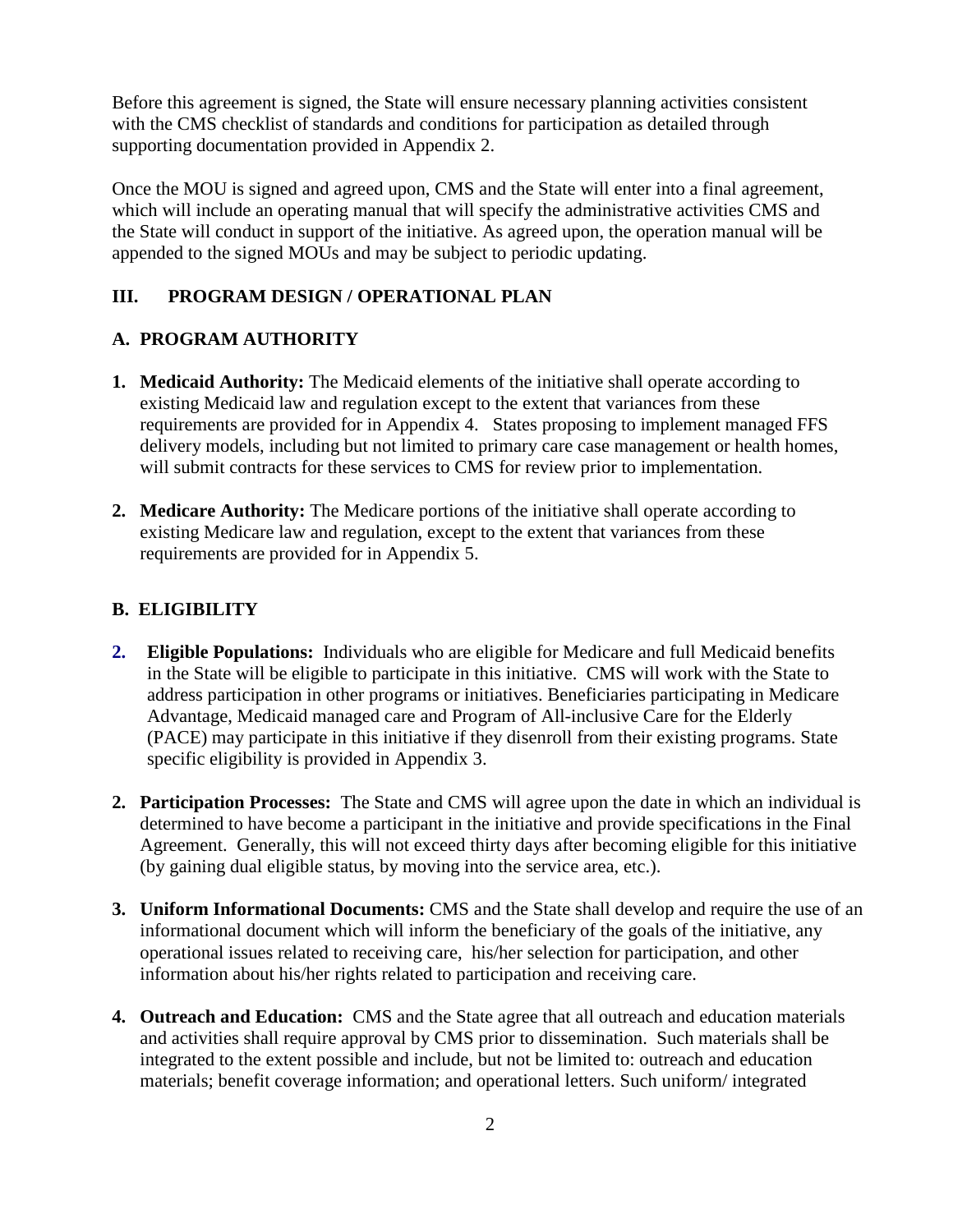materials will be required to be accessible and understandable to the beneficiaries. This includes individuals with disabilities and those with limited English proficiency, in accordance with current Federal guidelines for Medicare and Medicaid.

## **C. DELIVERY SYSTEMS AND BENEFITS**

- **1. Delivery Systems:** The State is accountable for providing or arranging for fully integrated care and must ensure that all benefits are coordinated across Medicare and Medicaid for Medicare-Medicaid enrollees.
- **2. Medicare and Medicaid Benefits.** The State shall demonstrate its ability to assure continued access, directly or by subcontracting with other qualified entities, to the full continuum of Medicare and Medicaid covered services. Medicare covered benefits shall be provided in accordance with existing Medicare FFS rules. Medicaid covered benefits shall be in accordance with the requirements in the approved Medicaid State plan and any applicable waivers.

#### **D. BENEFICIARY PROTECTIONS, PARTICIPATION AND CUSTOMER SERVICE**

- **1. Beneficiary Participation:** The State shall demonstrate meaningful beneficiary participation on development and oversight of the initiative.
- **2. Enrollee Service Representatives:** The State shall assure that its enrollee services representatives can answer inquiries and respond to complaints and concerns.
- **3. Appropriate Care:** CMS and the State shall ensure that all necessary care to meet the beneficiary's needs is included in the overall coordination of benefits across Medicare and Medicaid, and is provided in a manner that is sensitive to the beneficiary's language and culture, allows for involvement of caregivers, and in an appropriate care setting, including in the home and the community. CMS and the State shall ensure that care is person-centered and can accommodate and encourage consumer-direction.
- **4. Grievance and Appeals:** The State must assure that individuals have access to all grievance and appeal rights under Medicare or Medicaid, or both, and assist the participant in choosing which to pursue if both are applicable.
- **5. Privacy:** CMS and the State shall ensure privacy of enrollee health records, and provide for access by enrollees to such records.

## **E. ADMINISTRATION AND REPORTING**

- **1. Day-to-Day Monitoring:** CMS and the State shall agree that the State will be responsible for the day-to-day monitoring of the program with periodic reporting to CMS in an agreed upon manner and timeline, which will be specified in the Final Agreement.
- **2. Consolidated Reporting Requirements:** CMS and the State shall define a Consolidated Reporting Process to ensure the provision of necessary data, quality measures, beneficiary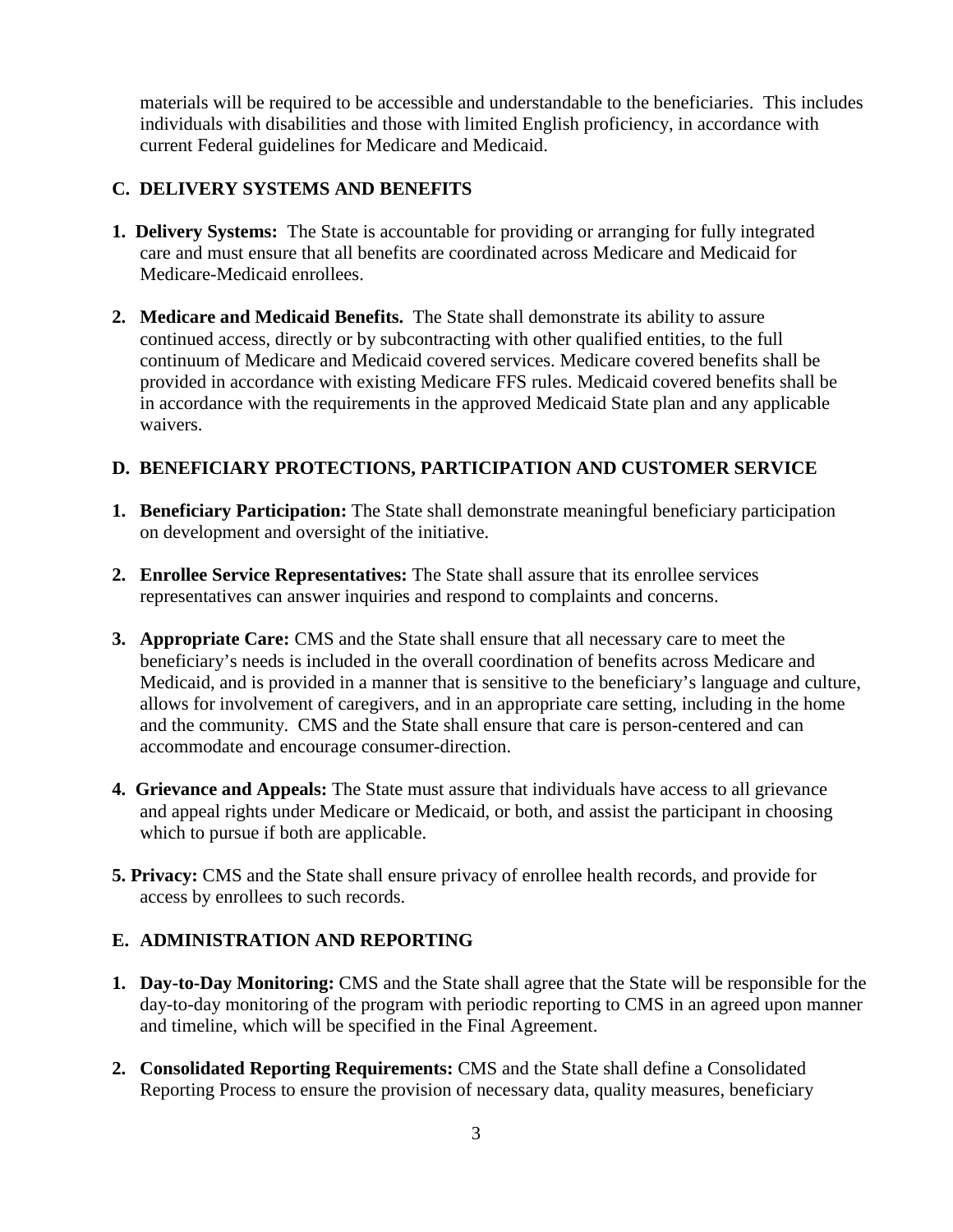satisfaction and evidence-based measures and other information as may be beneficial in order to monitor the initiative. This process will be specified in the Final Agreement.

**3. Accept and Process Assessment Data:** CMS, or its designated agent conducting the evaluation, and the State shall accept and process uniform person-level beneficiary data, as may be necessary for the purposes of program eligibility, payment, or evaluation purposes. Sources may be based upon an initial and ongoing assessment process which includes ICD-9 (and ICD-10, as appropriate) diagnoses codes, Health Outcomes Survey for enrollees who are able to self-report, Functional Status elements of the Minimum Data Set (MDS), and/or any other data elements deemed necessary by CMS and the State.

# **F. QUALITY MANAGEMENT**

- **1. Determination of Applicable Quality Standards:** As an Innovation Center demonstration, there will be a rigorous evaluation, which will include quality measures designed to ensure beneficiaries are receiving high quality care. In addition, CMS and the State shall determine applicable quality measures, standards, and reporting requirements, which shall be specified in the Final Agreement, and monitor the program's performance related to those standards. Any performance payment will be contingent upon meeting the established quality standards to assure the demonstrations are not only producing savings but also improving quality of care.
- **2. Quality Management and Monitoring:** CMS and the State shall jointly conduct a single comprehensive quality management process in accordance with related Medicare and Medicaid quality requirements.

# **G. FINANCING AND PAYMENT**

- **1. Medicare and Medicaid Payment:** Participating providers will continue to receive FFS payment from CMS (for the Medicare portion of services) and the State (for the Medicaid portion of services) as detailed in Appendix 6.
- **2. Savings Determination**: Aggregate savings and related savings targets shall reflect Medicare savings net of increased Federal Medicaid costs across the two programs and support quality and performance goals. CMS and the State agree that CMS will be responsible for making the final savings determinations using a methodology and CMSspecified parameters that will be detailed in the Final Agreement.

## **H. EVALUATION**

- **1. Evaluation Data to be Collected:** CMS and the State shall develop processes and protocols for collecting and reporting to CMS the data needed for evaluation, which will be specified in the Final Agreement.
- **2. Evaluation Contract:** CMS or its designated agent will conduct an evaluation to measure the impact of this initiative. CMS and the State will collaborate on and coordinate during any evaluation activity.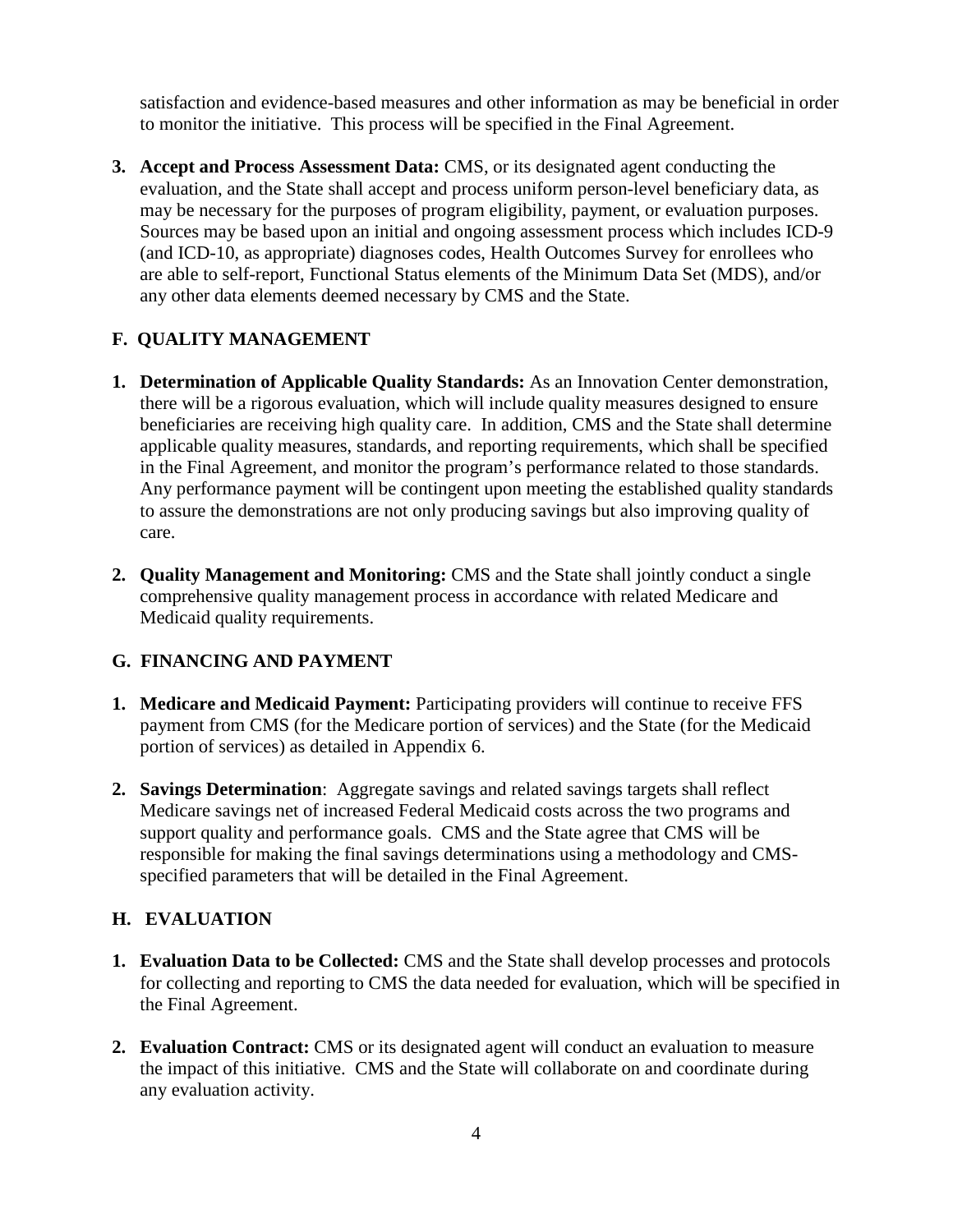# **I. MODIFICATION OR TERMINATION OF AGREEMENT**

Either CMS or the State may seek to modify or amend the MOU on a periodic basis per a written request. CMS or the State may elect not to continue the demonstration at any time provided that a minimum of 90 days advance notice is provided to either CMS or the State Medicaid agency and 60 days advance notice is given to enrollees and the general public.

# **J. SIGNATURES**

This MOU is effective on this day forward [insert date] through the end of the demonstration period [insert date].

In Witness Whereof, CMS and [Name of State] have caused this Agreement to be executed by their respective authorized officers:

# **United States Department of Health and Human Services, Centers for Medicare & Medicaid Services:**

| (Authorized Signatory) | (Date) |
|------------------------|--------|
|------------------------|--------|

(Title)

**[Name of State], [Name of State Agency]:**

| (Authorized Signatory) | (Date) |
|------------------------|--------|
|                        |        |

(Title)